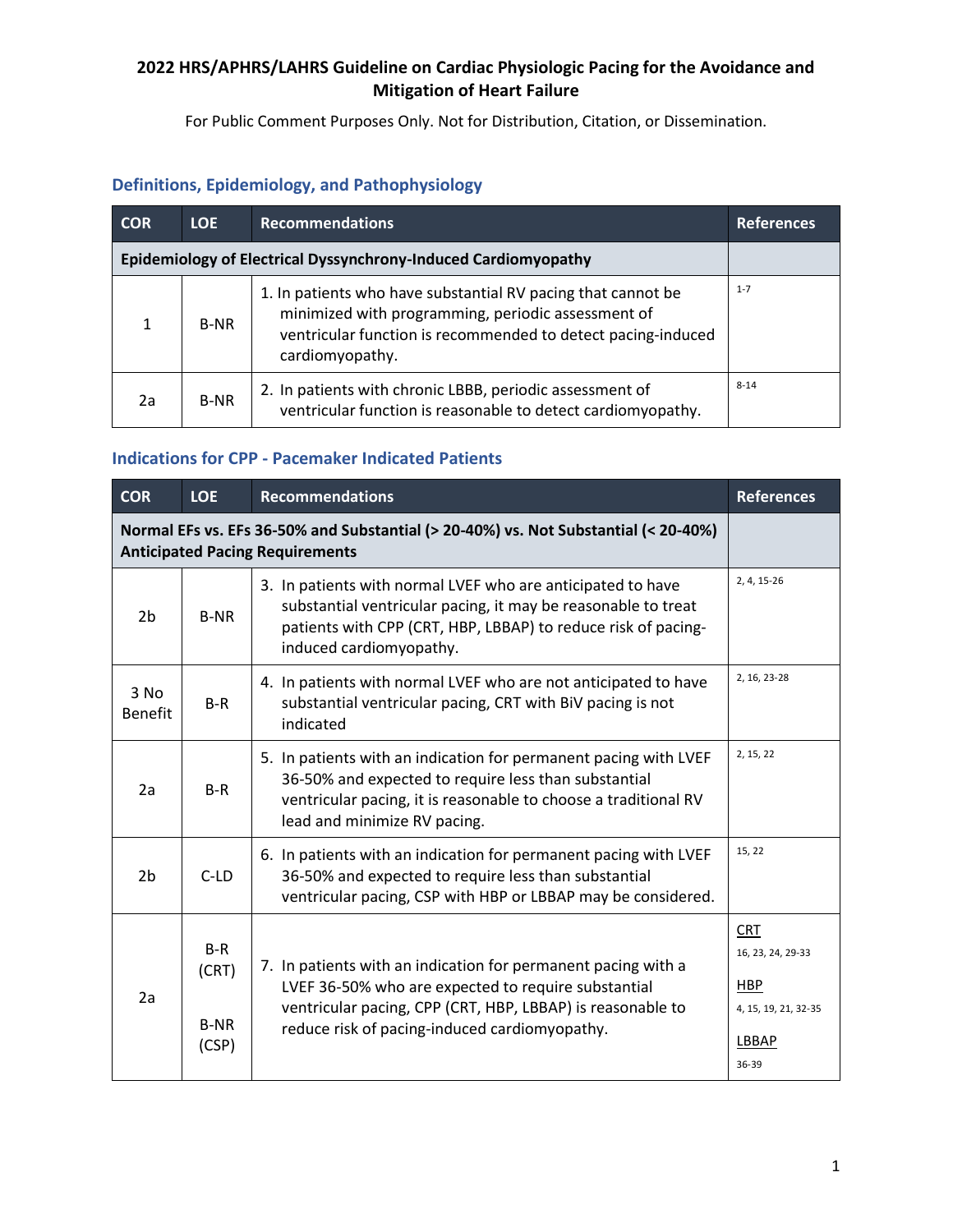For Public Comment Purposes Only. Not for Distribution, Citation, or Dissemination.

| 2 <sub>b</sub>                                                           | C-EO   | 8. In patients who are pacemaker dependent undergoing HBP<br>pacemaker implantation, placement of an additional "backup"<br>lead may be reasonable.                                                                       |                                                                |  |
|--------------------------------------------------------------------------|--------|---------------------------------------------------------------------------------------------------------------------------------------------------------------------------------------------------------------------------|----------------------------------------------------------------|--|
| Expected Less Than Substantial Ventricular Pacing, LVEF 36-50%, and LBBB |        |                                                                                                                                                                                                                           |                                                                |  |
| 2 <sub>b</sub>                                                           | $C-LD$ | In patients for whom a pacemaker is indicated, with expected<br>9.<br>less than substantial ventricular pacing, and with LVEF<br>between 36-50% and left bundle branch block, CPP (CRT, HBP,<br>LBBAP) may be considered. | CRT<br>40.41<br><b>HBP</b><br>12, 42<br>LBBAP<br>22, 36, 42-44 |  |
| <b>At Time of Surgery</b>                                                |        |                                                                                                                                                                                                                           |                                                                |  |
| 2a                                                                       | $B-R$  | 10. In patients undergoing cardiac surgery who will likely require<br>future CRT, intraoperative placement of a permanent<br>epicardial LV lead can be useful.                                                            | $45 - 47$                                                      |  |
| 2 <sub>b</sub>                                                           | $C-EO$ | 11. In patients undergoing cardiac surgery who will likely require<br>substantial ventricular pacing, intraoperative placement of a<br>permanent epicardial LV lead may be considered.                                    |                                                                |  |

## **Indications for CPP - Without Bradycardia Pacing Indications**

| <b>COR</b>     | <b>LOE</b> | <b>Recommendations</b>                                                                                                                                                                                                                                                                                                           | <b>References</b>                                                             |
|----------------|------------|----------------------------------------------------------------------------------------------------------------------------------------------------------------------------------------------------------------------------------------------------------------------------------------------------------------------------------|-------------------------------------------------------------------------------|
|                |            | LBBB, QRS≥150 ms, NYHA II/III/IV                                                                                                                                                                                                                                                                                                 |                                                                               |
| $\mathbf{1}$   | A          | 12. In patients with LVEF less than or equal to 35%, sinus rhythm,<br>LBBB with a QRS duration $\geq$ 150 ms, and NYHA class II, III or<br>ambulatory IV symptoms on GDMT, CRT with BiV pacing is<br>indicated in order to improve symptoms and reduce<br>morbidity and mortality.                                               | 48-57                                                                         |
| 2a             | $C-LD$     | 13. In patients with LVEF ≤ 35%, sinus rhythm, LBBB with a QRS<br>duration ≥ 150 ms, and NYHA class II, III or ambulatory IV<br>symptoms on GDMT, CSP with HBP or LBBAP is reasonable if<br>CRT cannot be achieved with BiV pacing when the CS LV lead<br>location is suboptimal based on anatomical or functional<br>criteria.  | HBP<br>58-64<br><b>LBBAP</b><br>11, 36, 38, 42, 44                            |
| 2 <sub>b</sub> | $C-LD$     | 14. In patients who require or are candidates for a CIED but do<br>not have an indication for ventricular pacing, with LVEF 36-<br>50%, sinus rhythm, LBBB with a QRS duration ≥ 150 ms, and<br>NYHA class II, III or ambulatory IV symptoms on GDMT, CPP<br>(CRT, HBP, LBBAP) may be considered to maintain or improve<br>LVEF. | <b>CRT</b><br>40, 65-67<br><b>HBP</b><br>58-64<br>LBBAP<br>11, 36, 38, 42, 44 |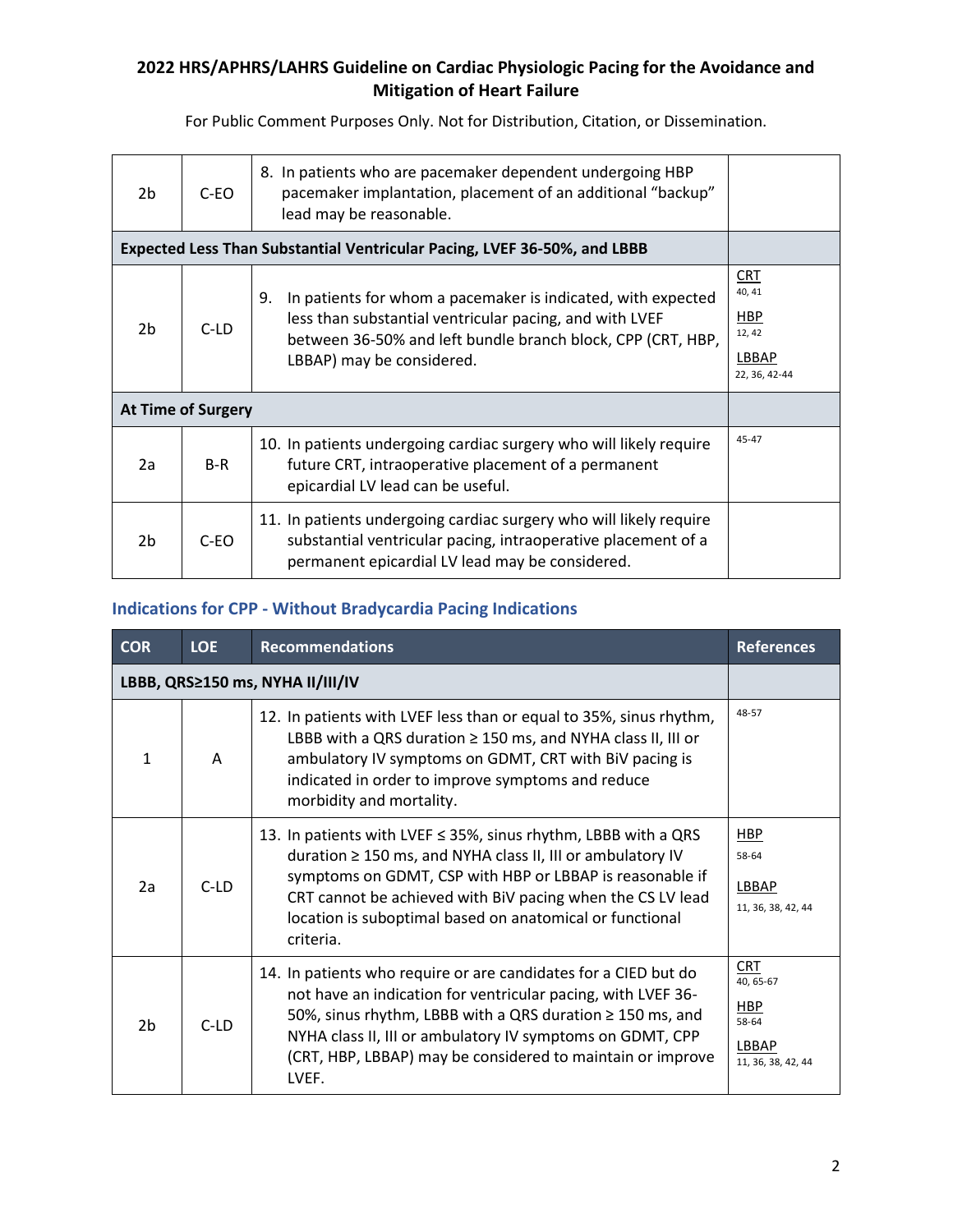| 2 <sub>b</sub>                      | $C-LD$                          | 15. In patients with LVEF ≤ 35%, sinus rhythm, LBBB with a QRS<br>duration ≥ 150 ms, and NYHA class II, III or ambulatory IV<br>symptoms on GDMT, CSP with HBP or LBBAP may be<br>considered as an alternative to CRT with BiV pacing.                                                          | HBP<br>58-64<br>LBBAP<br>11, 36, 38, 42, 44 |
|-------------------------------------|---------------------------------|-------------------------------------------------------------------------------------------------------------------------------------------------------------------------------------------------------------------------------------------------------------------------------------------------|---------------------------------------------|
|                                     |                                 | LBBB, QRS Duration 120-149 ms, NYHA II, III, IV                                                                                                                                                                                                                                                 |                                             |
| $\mathbf{1}$                        | A                               | 16. In female patients who have LVEF ≤35%, sinus rhythm, LBBB<br>with a QRS duration 120 to 149 ms, and NYHA class II, III, or<br>ambulatory IV symptoms on GDMT, CRT with BiV pacing is<br>recommended.                                                                                        | 50-52, 54-56, 68-77                         |
| 2a                                  | $B-R$                           | 17. In patients who have LVEF ≤35%, sinus rhythm, LBBB with a<br>QRS duration 120 to 149 ms, and NYHA class II, III, or<br>ambulatory IV symptoms on GDMT, CRT with BiV pacing can<br>be useful.                                                                                                | 50-52, 54-56, 68, 69                        |
| $3$ No<br>benefit                   | $B-R$                           | 18. In patients with LVEF ≤35%, NYHA class II, III, or ambulatory IV<br>symptoms on GDMT, and QRS duration <120 ms, CRT with BiV<br>pacing is not recommended.                                                                                                                                  | 78-81                                       |
| Non-LBBB QRS ≥150ms, NYHA II/III/IV |                                 |                                                                                                                                                                                                                                                                                                 |                                             |
| 2a                                  | A                               | 19. In patients who have LVEF less than or equal to 35%, sinus<br>rhythm, a non-LBBB pattern with a QRS duration $\geq$ 150 ms,<br>and NYHA class III/ ambulatory class IV symptoms on GDMT,<br>CRT with BiV pacing can be useful.                                                              | 50, 51, 56, 82                              |
| 2 <sub>b</sub>                      | B-R<br>(CRT)<br>$C-LD$<br>(CSP) | 20. In patients who have LVEF ≤ 35%, sinus rhythm, a non-LBBB<br>pattern with a QRS duration ≥ 150 ms, and NYHA class II<br>symptoms on GDMT, CPP (CRT, HBP, LBBAP) may be<br>considered.                                                                                                       | CRT<br>54, 56<br><b>CSP</b><br>38, 61       |
| 2 <sub>b</sub>                      | $C-LD$                          | 21. In patients with LVEF ≤35%, sinus rhythm, non-LBBB with a<br>QRS duration > 150 ms, and NYHA class II, III or ambulatory IV<br>symptoms on GDMT, CSP with HBP or LBBAP pacing may be<br>reasonable if CRT cannot be achieved with BiV pacing based<br>on anatomical or functional criteria. | 34, 38, 61, 83                              |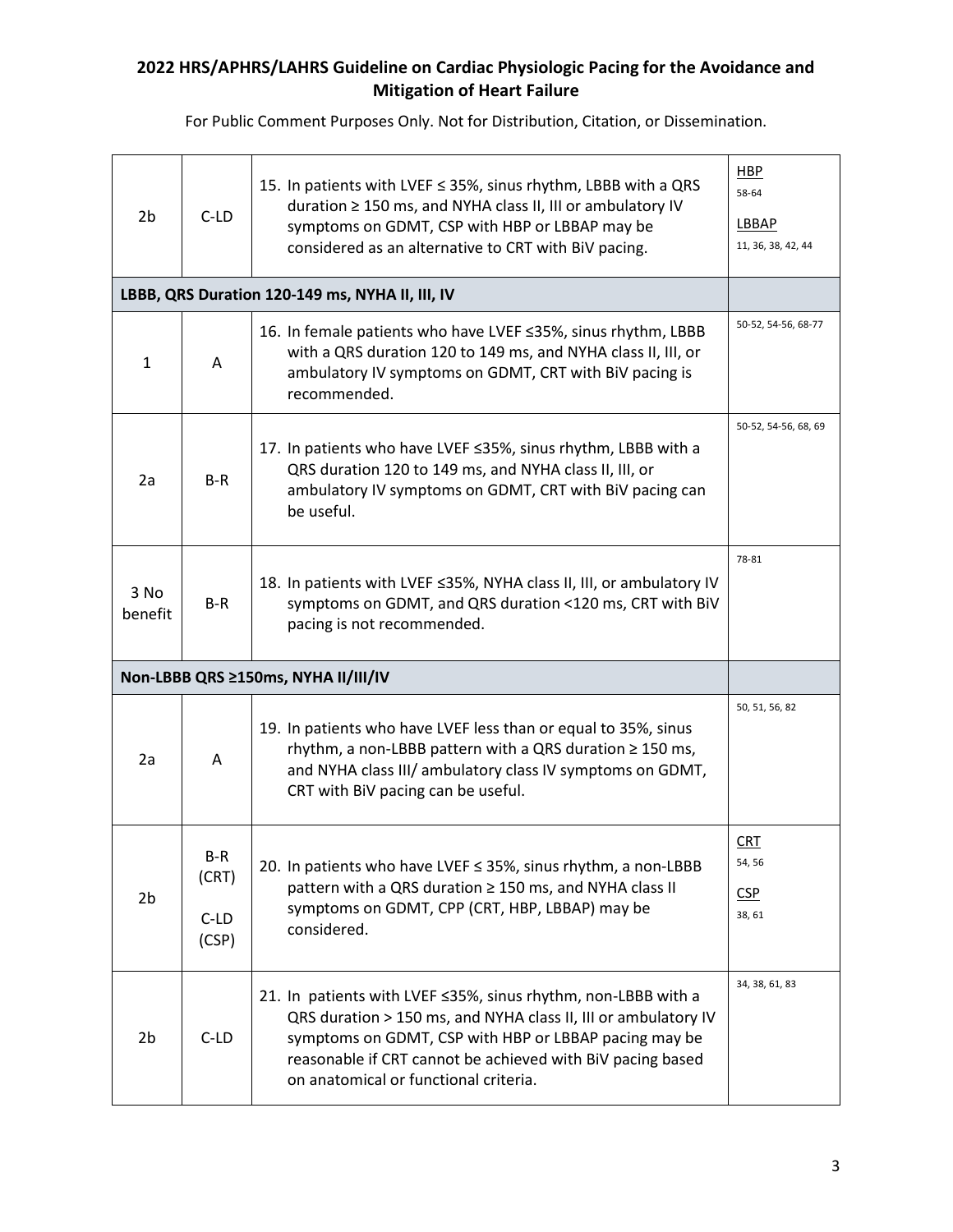|                                      | With High Burden Right Ventricular Pacing |                                                                                                                                                                                                                                                                                                                                        |                                                          |  |
|--------------------------------------|-------------------------------------------|----------------------------------------------------------------------------------------------------------------------------------------------------------------------------------------------------------------------------------------------------------------------------------------------------------------------------------------|----------------------------------------------------------|--|
| 2a                                   | <b>B-NR</b>                               | 22. In patients with a cardiac implantable electronic device, LVEF<br><50%, and a decline in LV function or worsening of heart<br>failure symptoms (NYHA class II-IV) attributed to substantial<br>ventricular pacing, revision to CPP (CRT, HBP, LBBAP) can be<br>beneficial to improve LV function and symptoms of heart<br>failure. | 2, 7, 84-87                                              |  |
| $\mathbf{1}$                         | $C-LD$                                    | 23. In patents with cardiac implantable electronic device, LVEF<br>≤35%, and a decline in LV function or worsening of heart<br>failure symptoms attributed to substantial ventricular pacing,<br>CRT with BiV pacing is recommended to improve LV function<br>and to reduce rates of death and hospitalization for heart<br>failure.   | 56                                                       |  |
|                                      | LBBB QRS ≥150ms, NYHA I                   |                                                                                                                                                                                                                                                                                                                                        |                                                          |  |
| 2 <sub>b</sub>                       | B-R                                       | 24. In patients with cardiomyopathy with LVEF ≤ 30%, LBBB, QRS<br>≥ 150 ms and NYHA class I heart failure, CRT with BiV pacing<br>may be considered.                                                                                                                                                                                   | 52, 54, 88                                               |  |
| Non-LBBB QRS 120-149 ms, NYHA III/IV |                                           |                                                                                                                                                                                                                                                                                                                                        |                                                          |  |
| 2 <sub>b</sub>                       | <b>B-NR</b><br>(CRT)<br>$C-LD$<br>(CSP)   | 25. In patients who have LVEF ≤35%, sinus rhythm, a non-LBBB<br>pattern with QRS duration 120 to 149 ms, and NYHA class<br>III/ambulatory class IV on GDMT, CPP (CRT, HBP, LBBAP) may<br>be considered.                                                                                                                                | <b>CRT</b><br>54, 56, 89<br><b>CSP</b><br>34, 37, 38, 61 |  |
|                                      |                                           | Non-LBBB QRS <150 ms, NYHA I, II                                                                                                                                                                                                                                                                                                       |                                                          |  |
| 3 No<br>Benefit                      | B-R                                       | 26. In patients who have LVEF ≤ 35%, sinus rhythm, a non-LBBB<br>pattern with a QRS duration < 150 ms, and NYHA class I or II<br>symptoms on GDMT, CRT with BiV pacing is not<br>recommended.                                                                                                                                          | 54, 56, 90                                               |  |
| <b>Survival &lt; 1 Year</b>          |                                           |                                                                                                                                                                                                                                                                                                                                        |                                                          |  |
| $\mathbf{1}$                         | C-EO                                      | 27. In patients with a life expectancy of $<$ 1 year, the decision to<br>implant CPP (CRT, HBP, LBBAP) should incorporate shared<br>decision-making, taking into account the potential<br>improvement in quality of life balanced against the risk of<br>procedural complications.                                                     |                                                          |  |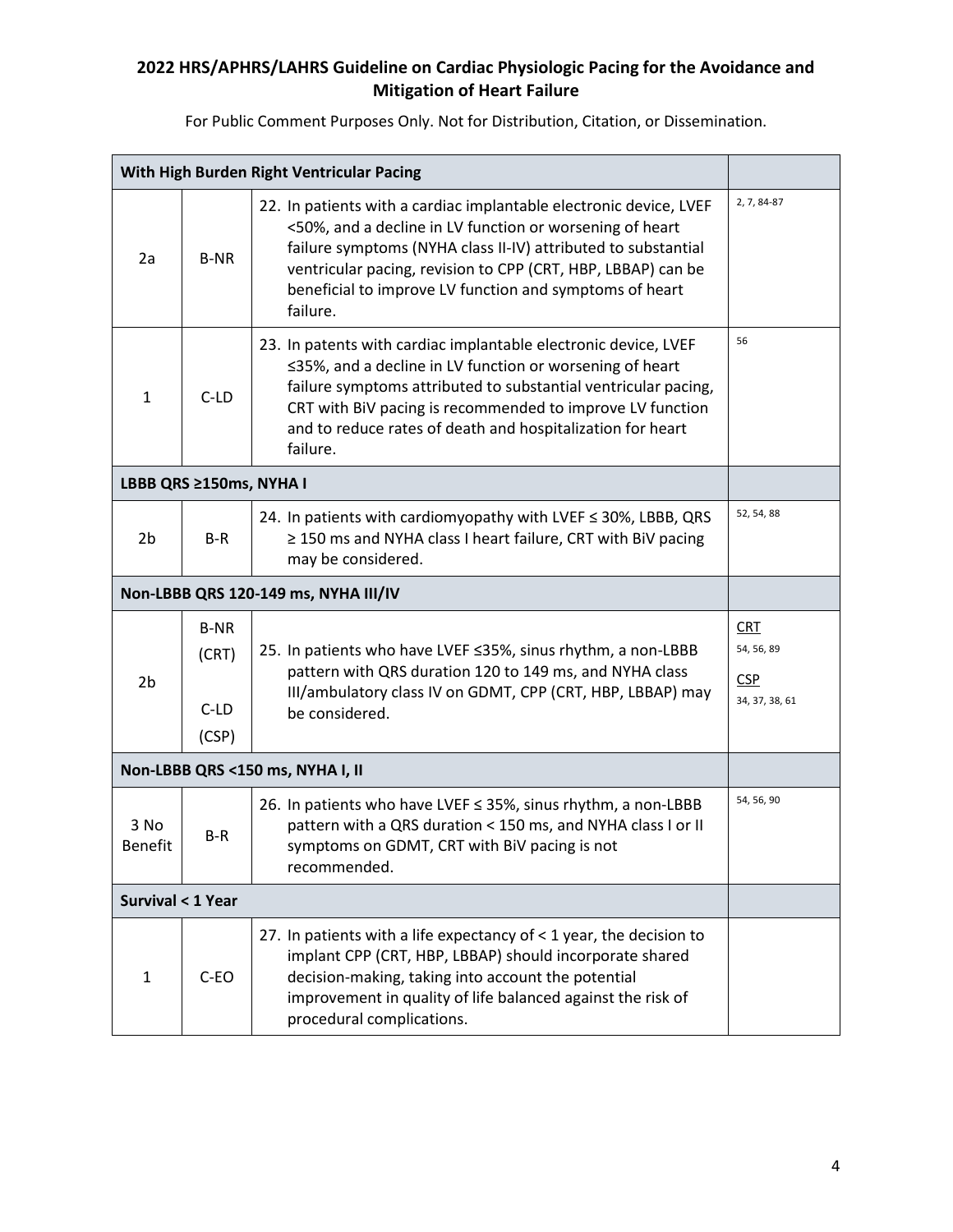For Public Comment Purposes Only. Not for Distribution, Citation, or Dissemination.

| <b>COR</b>     | <b>LOE</b>  | <b>Recommendations</b>                                                                                                                                             | <b>References</b> |
|----------------|-------------|--------------------------------------------------------------------------------------------------------------------------------------------------------------------|-------------------|
| 2a             | <b>B-NR</b> | 28. In patients with AF who otherwise meet CRT implantation<br>eligibility criteria, CRT with BiV pacing can be beneficial.                                        | 29, 91-94         |
| 2a             | $B-R$       | 29. In patients with treatment refractory AF undergoing AV<br>junction ablation with LVEF ≤50%, CRT with BiV pacing is<br>reasonable to improve clinical outcomes. | 29, 95-100        |
| 2 <sub>b</sub> | C-LD        | 30. In patients with treatment refractory AF undergoing AV<br>junction ablation, HBP with or without a backup RV pacing<br>may be reasonable.                      | 33, 101-106       |
| 2 <sub>b</sub> | C-LD        | 31. In patients with treatment refractory AF undergoing AV<br>junction ablation, it may be reasonable to implant a LBBAP<br>lead.                                  | 83, 106, 107      |

# **Indications for CPP – In Atrial Fibrillation**

## **Preprocedure Evaluation, Preparation**

| <b>COR</b>        | <b>LOE</b>                    | <b>Recommendations</b>                                                                                                                                                                                                       | <b>References</b> |
|-------------------|-------------------------------|------------------------------------------------------------------------------------------------------------------------------------------------------------------------------------------------------------------------------|-------------------|
|                   |                               | Role of ECG and Monitoring in Determining Type of CPP                                                                                                                                                                        |                   |
| 1                 | A                             | 32. In patients with indications for pacing, a 12-lead ECG is<br>recommended to evaluate rhythm, rate, AV conduction, QRS<br>duration and morphology in order to determine the<br>appropriate type of CPP (CRT, HBP, LBBAP). | 108-115           |
|                   | <b>Pre-Procedure Imaging</b>  |                                                                                                                                                                                                                              |                   |
| 1                 | A<br>(CRT)<br>$C-EO$<br>(CSP) | 33. In patients planned to undergo implantation of a CPP device,<br>pre-procedural echocardiographic screening for LVEF is<br>recommended.                                                                                   | 52, 54, 56        |
| 2 <sub>b</sub>    | $B-R$                         | 34. In patients indicated for CRT, use of an imaging modality (e.g.,<br>echo, cMRI, or CT) may be considered to target LV lead<br>placement.                                                                                 | 116-120           |
| $3$ No<br>Benefit | A                             | 35. In patients being considered for CRT, pre-procedural<br>echocardiographic assessment of ventricular dyssynchrony is<br>not useful to predict outcomes from CRT with BiV pacing.                                          | 121, 122          |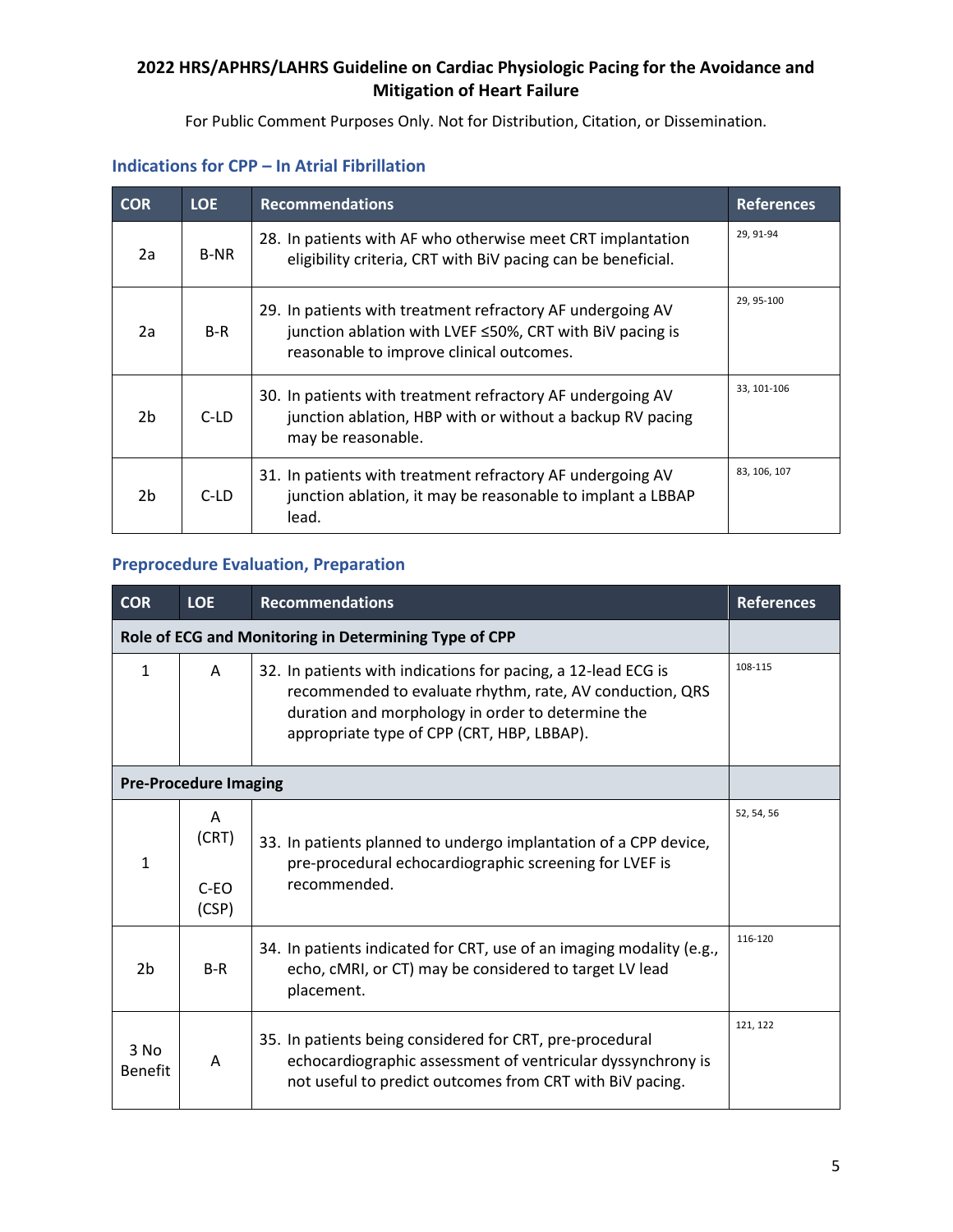For Public Comment Purposes Only. Not for Distribution, Citation, or Dissemination.

| <b>Shared Decision-Making During Pre-Procedural Planning</b> |      |                                                                                                                                                                                                                                                                                                                                                                                             |  |
|--------------------------------------------------------------|------|---------------------------------------------------------------------------------------------------------------------------------------------------------------------------------------------------------------------------------------------------------------------------------------------------------------------------------------------------------------------------------------------|--|
|                                                              | C-EO | 36. In patients who may benefit from CPP (CRT, HBP, LBBAP),<br>clinicians and patients should engage in a shared decision-<br>making approach in which 1) information is shared on the<br>evidence base for different types of CPP and 2) treatment<br>decisions are based not only on the best available evidence,<br>but also on the patient's goals of care, preferences, and<br>values. |  |

## **Implant Procedure**

| <b>COR</b>                                    | <b>LOE</b> | <b>Recommendations</b>                                                                                                                                                                                                                                    | <b>References</b> |
|-----------------------------------------------|------------|-----------------------------------------------------------------------------------------------------------------------------------------------------------------------------------------------------------------------------------------------------------|-------------------|
|                                               |            | Tools and Techniques for CRT with BiV Pacing                                                                                                                                                                                                              |                   |
| $\mathbf{1}$                                  | $B-R$      | 37. In patients undergoing CRT implant, a quadripolar LV lead is<br>recommended to assist with lead stability, lower capture<br>thresholds, avoid phrenic nerve pacing, and decrease need<br>for lead re-positioning.                                     | 32, 123-126       |
| 2a                                            | $C-LD$     | 38. In patients undergoing CRT implant, lead positioning and<br>programming the device to provide the narrowest QRS can be<br>beneficial in improving LV structure and function.                                                                          | 127-130           |
| 2a                                            | $C-LD$     | 39. In patients undergoing CRT implant, LV lead placement to<br>allow for pacing from a non-apical position is reasonable.                                                                                                                                | 131-134           |
| 2 <sub>b</sub>                                | $C-LD$     | 40. In patients undergoing CRT implant, targeting lead placement<br>at sites of late ventricular activation may be considered to<br>improve CRT response.                                                                                                 | 135-142           |
| Tools and Techniques for CSP with HBP or LBBP |            |                                                                                                                                                                                                                                                           |                   |
| $\mathbf{1}$                                  | $C-EO$     | 41. In patients undergoing CSP with HBP or LBBAP, twelve lead<br>ECG is useful during implantation to most accurately assess<br>conduction system capture.                                                                                                |                   |
| $\mathbf{1}$                                  | $C-EO$     | 42. In patients undergoing CSP with HBP or LBBAP, accurate<br>demonstration of conduction system capture thresholds<br>(including BBB correction) and myocardial capture thresholds<br>at implant is useful for appropriate programming of the<br>device. |                   |
| 2a                                            | $C-LD$     | 43. In patients undergoing CSP with HBP or LBBAP, assessment of<br>His bundle/left bundle current of injury using appropriate<br>filter settings can be beneficial in achieving acceptable<br>capture thresholds and lead stability.                      | 143-145           |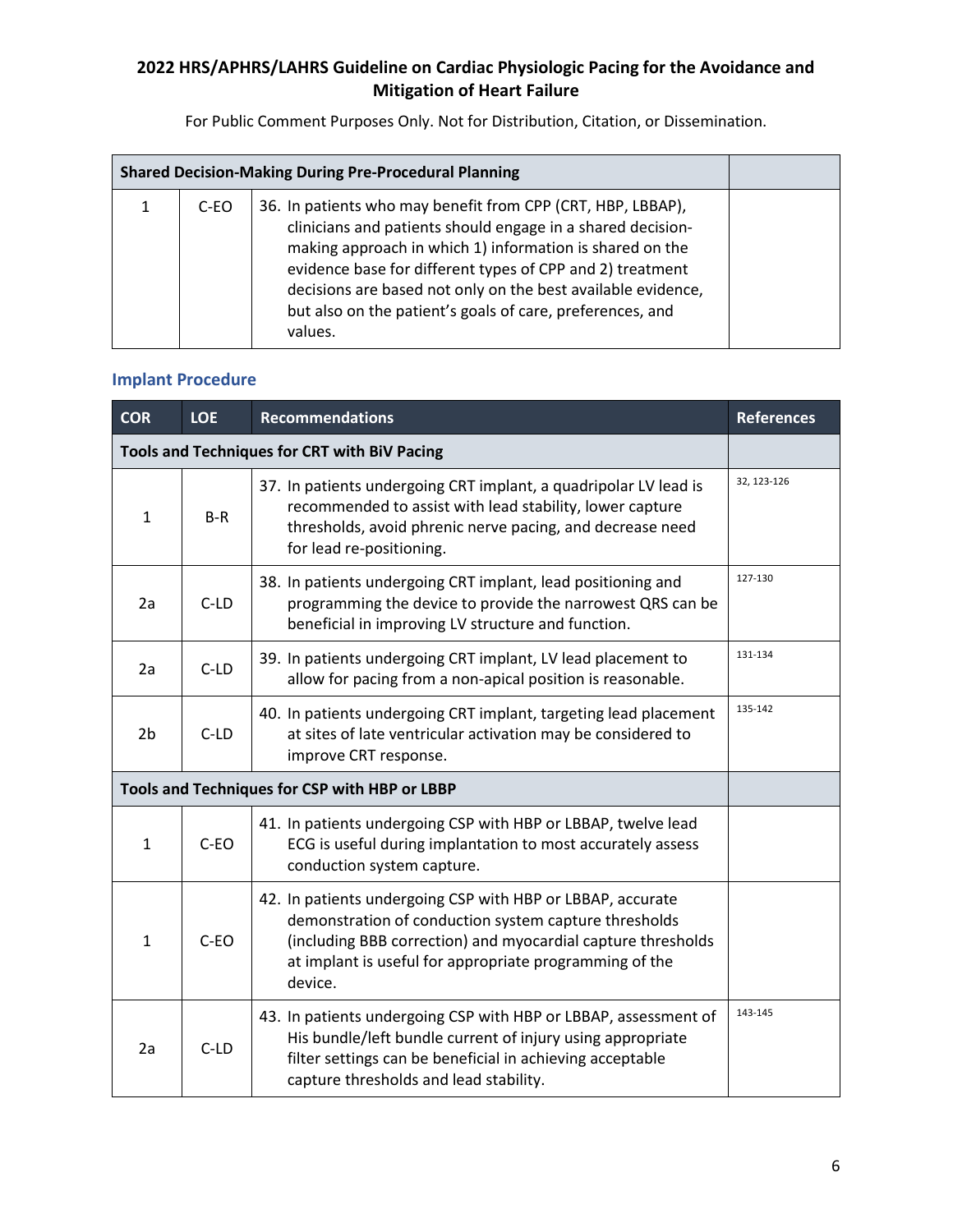For Public Comment Purposes Only. Not for Distribution, Citation, or Dissemination.

| When to Consider Alternative CPP Sites or Abandon CPP (Crossovers) |      |                                                                                                                                                                                                                                |                    |
|--------------------------------------------------------------------|------|--------------------------------------------------------------------------------------------------------------------------------------------------------------------------------------------------------------------------------|--------------------|
| 2a                                                                 | C-LD | 44. In patients undergoing CRT with BiV pacing implantation via<br>the coronary sinus, crossover to CSP with HBP or LBBAP is<br>reasonable when the CS LV lead placement is unsuccessful or<br>suboptimal.                     | 34, 38, 42, 62, 64 |
| 2 <sub>b</sub>                                                     | C-LD | 45. In patients undergoing CRT with BiV pacing implantation via<br>the coronary sinus, crossover to surgical epicardial CRT with<br>BiV pacing might be reasonable when the initial approach is<br>unsuccessful or suboptimal. | 146-148            |

# **CPP Follow-up and Management**

| <b>COR</b>                                      | <b>LOE</b>                              | <b>Recommendations</b>                                                                                                                                                                                                                                      | <b>References</b> |
|-------------------------------------------------|-----------------------------------------|-------------------------------------------------------------------------------------------------------------------------------------------------------------------------------------------------------------------------------------------------------------|-------------------|
| <b>Recommendations for Follow-Up Evaluation</b> |                                         |                                                                                                                                                                                                                                                             |                   |
| $\mathbf{1}$                                    | <b>B-NR</b>                             | 46. After implantation of a CRT device in patients with HFrEF, a<br>follow up echocardiogram within 3 to 12 months is useful to<br>determine reverse remodeling and the likelihood of improved<br>survival and reduction in heart failure hospitalizations. | 149-151           |
| $\mathbf{1}$                                    | <b>B-NR</b>                             | 47. In patients with CPP (CRT, HBP, LBBAP), remote monitoring is<br>beneficial for device and arrhythmia management.                                                                                                                                        | 152-157           |
| 2a                                              | <b>B-NR</b><br>(CRT)<br>$C-EO$<br>(CSP) | 48. In patients with CPP (CRT, HBP, LBBAP) and heart failure,<br>multidisciplinary management with heart failure and device<br>clinics for adjustment of medications and device<br>programming can be useful to improve clinical outcomes.                  | 158-163           |
| 2a                                              | $C-LD$                                  | 49. In patients with CRT and heart failure with improved ejection<br>fraction (HFimpEF), continuation of GDMT can be useful to<br>reduce the risk of heart failure relapse and arrhythmias, and<br>to treat hypertension.                                   | 164, 165          |
| 3 No<br><b>Benefit</b>                          | <b>B-NR</b>                             | 50. In patients with CRT and HFrEF, routine use of thoracic<br>impedance alone to manage congestive heart failure is not<br>recommended.                                                                                                                    | 166-168           |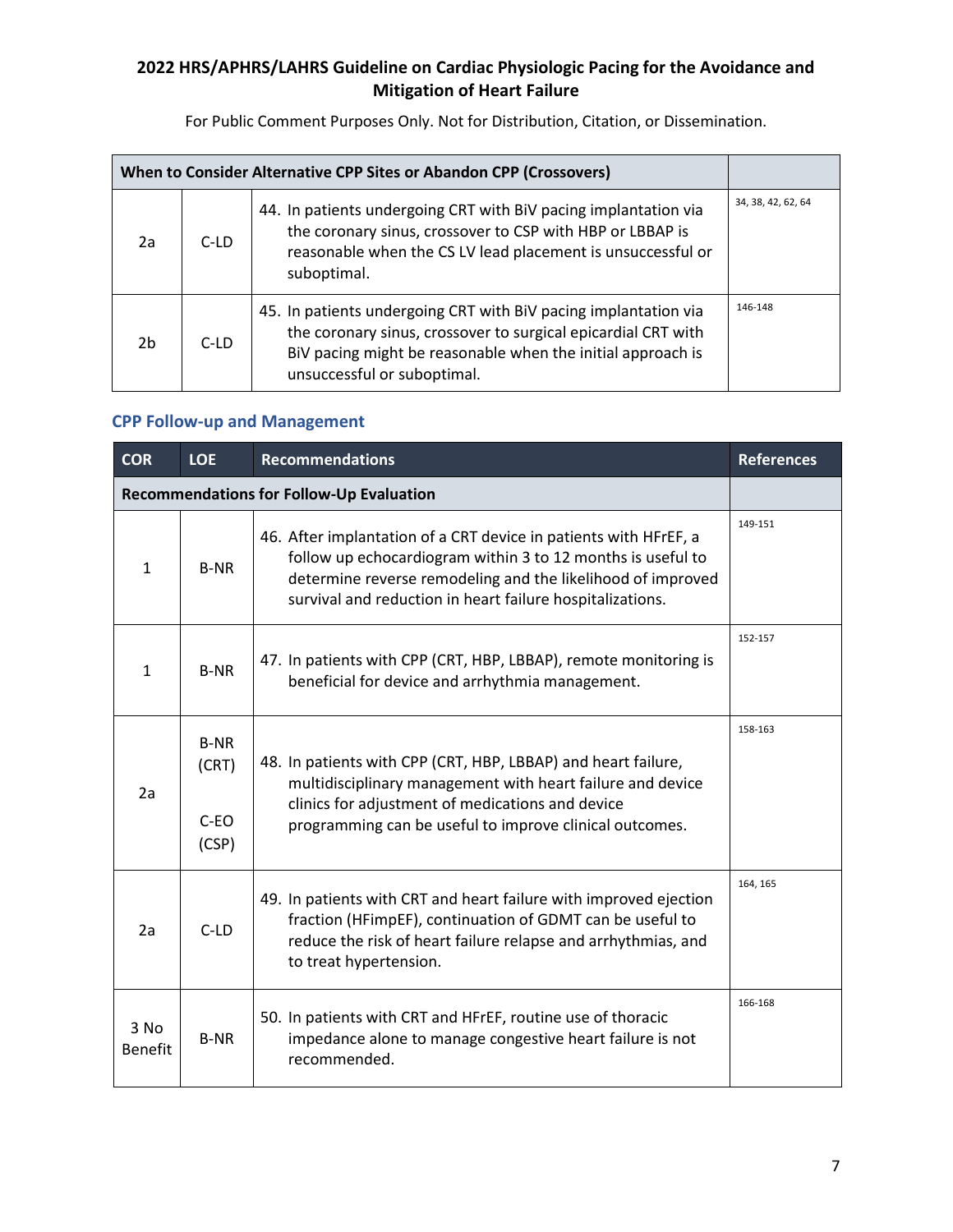| <b>Optimization of CRT and CSP Response</b> |             |                                                                                                                                                                                                                                                                                                                                                                                                                                                                                                    |                                           |
|---------------------------------------------|-------------|----------------------------------------------------------------------------------------------------------------------------------------------------------------------------------------------------------------------------------------------------------------------------------------------------------------------------------------------------------------------------------------------------------------------------------------------------------------------------------------------------|-------------------------------------------|
| $\mathbf{1}$                                | C-EO        | 51. In patients with CRT, a 12 lead ECG is useful to confirm left<br>ventricular lead capture.                                                                                                                                                                                                                                                                                                                                                                                                     |                                           |
| $\mathbf{1}$                                | <b>B-NR</b> | 52. During in-office follow-up of patients with CSP, a multi-lead or<br>twelve lead ECG is recommended to assess conduction<br>system capture, including bundle branch block correction.                                                                                                                                                                                                                                                                                                           | 4, 15, 21, 34, 37, 38,<br>59, 83, 169-178 |
| 2a                                          | <b>B-NR</b> | 53. During in-office follow up of patients with CSP, a<br>comprehensive assessment that includes documentation of<br>His/left bundle capture, bundle branch block correction, and<br>myocardial capture thresholds can be useful.                                                                                                                                                                                                                                                                  | 4, 15, 21, 34, 37, 38,<br>59, 83, 169-178 |
| 2a                                          | C-EO        | 54. In patients with HBP who have an increase in threshold of<br>greater than 1V, more frequent in-office follow-up can be<br>beneficial to determine the need for lead revision, especially<br>in ventricular pacing dependent patients.                                                                                                                                                                                                                                                          |                                           |
|                                             |             | <b>Replacement or Upgrade Considerations</b>                                                                                                                                                                                                                                                                                                                                                                                                                                                       |                                           |
| $\mathbf{1}$                                | $C-LD$      | 55. In patients with HFimpEF, continuation of CRT with BiV pacing<br>is recommended at the time of elective generator<br>replacement.                                                                                                                                                                                                                                                                                                                                                              | 179, 180                                  |
| $\mathbf{1}$                                | C-EO        | 56. In patients who are thought to have benefited from CRT<br>(including improvement, stabilization, or partial reversal of<br>natural decline) in terms of symptoms, EF, or functional<br>status, continuation of CRT with BiV pacing is recommended<br>at the time of elective replacement based on patient-<br>individualized risks and benefits of the procedure.                                                                                                                              |                                           |
| $\mathbf{1}$                                | <b>B-NR</b> | 57. In patients with CRT-D at time of elective replacement, it is<br>recommended that a decision for replacement versus revision<br>to CRT-P should be based on patient-individualized risks and<br>benefits of the procedure; and such shared decision making<br>should involve consideration of the previous response to CRT,<br>appropriate ICD therapies for ventricular arrhythmias,<br>inappropriate therapies, current lead performance factors<br>and the patient's overall goals of care. | 181-184                                   |
| 2 <sub>b</sub>                              | <b>B-NR</b> | 58. In patients with a CRT-D and normalized LVEF who have<br>received inappropriate therapies and have not had<br>appropriate therapies, turning off defibrillator therapies may<br>be considered after shared decision making with the patient.                                                                                                                                                                                                                                                   | 181-184                                   |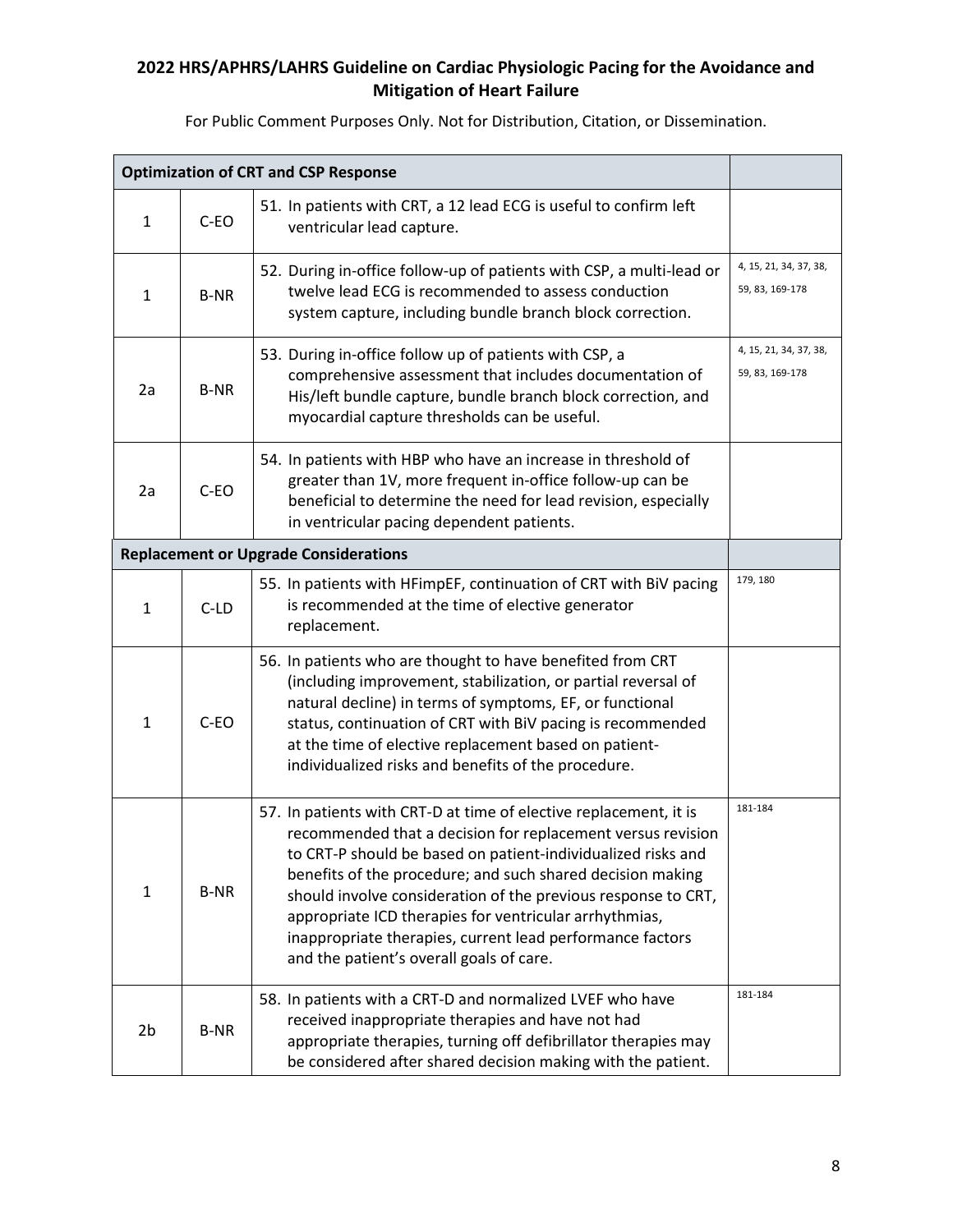For Public Comment Purposes Only. Not for Distribution, Citation, or Dissemination.

| 2 <sub>b</sub>                                        | $C-EO$                           | 59. In patients with CRT or CSP where high lead pacing threshold<br>contributes to rapid battery drain, implantation of a new lead<br>may be considered after shared decision making with the<br>patient at the time of generator replacement to reduce risk<br>associated with frequent generator replacements.       |                                                   |
|-------------------------------------------------------|----------------------------------|------------------------------------------------------------------------------------------------------------------------------------------------------------------------------------------------------------------------------------------------------------------------------------------------------------------------|---------------------------------------------------|
| <b>Troubleshooting Unfavorable CRT Response</b>       |                                  |                                                                                                                                                                                                                                                                                                                        |                                                   |
| $\mathbf{1}$                                          | $C-LD$                           | 60. In patients with HFrEF with unfavorable response to CRT with<br>BiV pacing, continued efforts to optimize medical and device<br>therapies are recommended to improve quality of life and<br>long-term outcomes.                                                                                                    | 159, 163, 185                                     |
| $\mathbf{1}$                                          | $C-EO$                           | 61. In patients with an unfavorable response to CRT with BiV<br>pacing, obtaining a PA and lateral chest X-Ray is<br>recommended to assess left ventricular lead position.                                                                                                                                             |                                                   |
| 2a                                                    | $C-LD$                           | 62. In patients with an unfavorable response to CRT with BiV<br>pacing and who have less than optimal LV pacing percentage,<br>ablation or pharmacological suppression of frequent PVCs, or<br>better rhythm or rate control of atrial fibrillation is reasonable<br>to improve cardiac function and patient symptoms. | 186, 187                                          |
| When to Cross Over to CSP, CRT, or Epicardial Options |                                  |                                                                                                                                                                                                                                                                                                                        |                                                   |
|                                                       | $C-LD$<br>(CSP)                  | 63. In patients with unsuccessful CRT with BiV pacing, CSP with<br>HBP or LBBAP, or surgical epicardial lead implantation can<br>be useful when other approaches have been unsuccessful                                                                                                                                | <b>HBP</b><br>60, 62, 64<br>LBBAP                 |
| 2a                                                    | <b>B-NR</b>                      | or not feasible.                                                                                                                                                                                                                                                                                                       | 38, 42, 188                                       |
|                                                       | (Surgical<br>Epicardial<br>Lead) |                                                                                                                                                                                                                                                                                                                        | Surgical<br>Epicardial Lead<br>146, 148, 189, 190 |

## **Congenital Heart Disease and Pediatric Populations**

| <b>COR</b>                      | LOE.   | <b>Recommendations</b>                                                                                                                                                                                                                                               | <b>References</b> |
|---------------------------------|--------|----------------------------------------------------------------------------------------------------------------------------------------------------------------------------------------------------------------------------------------------------------------------|-------------------|
| <b>Congenital Heart Disease</b> |        |                                                                                                                                                                                                                                                                      |                   |
| 2 <sub>b</sub>                  | $C-LD$ | 64. In patients with CHD on GDMT with a systemic EF <45% and<br>ventricular dyssynchrony (as defined by a QRS duration Z<br>score of ≥3 or ventricular pacing ≥40%), CRT with BiV pacing<br>may be considered to reduce risk of mortality or need for<br>transplant. | 191-199           |
| 2 <sub>b</sub>                  | $C-LD$ | 65. In patients with CHD and a systemic RV with symptomatic HF<br>on GDMT, CRT with BiV pacing may be considered to improve<br>or maintain functional class or ventricular function.                                                                                 | 191-200           |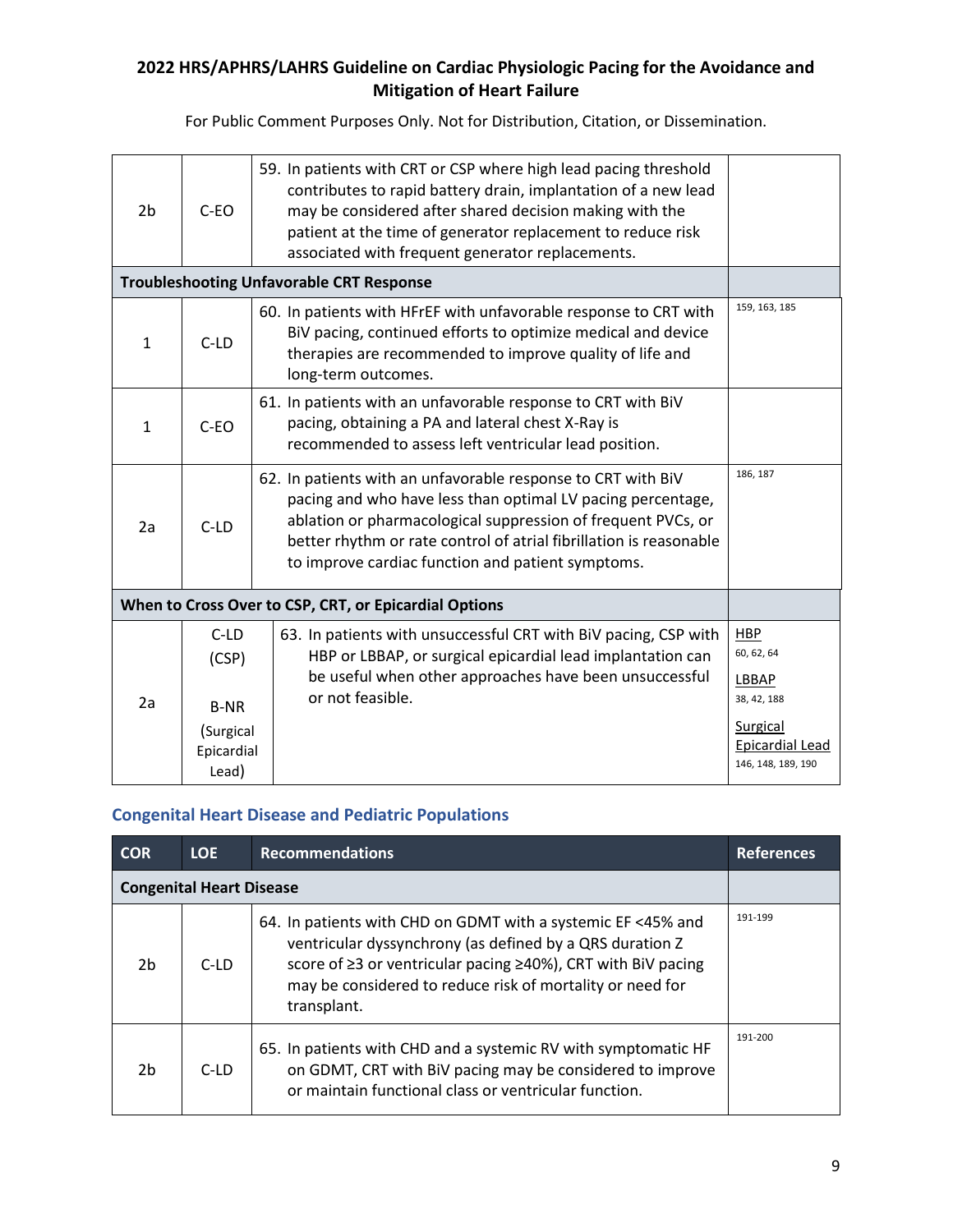For Public Comment Purposes Only. Not for Distribution, Citation, or Dissemination.

| 2 <sub>b</sub>                                                        | $C-LD$ | 66. In patients with CHD and a systemic single ventricle with<br>symptomatic HF on GDMT, CRT with BiV pacing may be<br>considered to maintain functional class or ventricular<br>function.                                                                              | 191, 193, 201, 202 |
|-----------------------------------------------------------------------|--------|-------------------------------------------------------------------------------------------------------------------------------------------------------------------------------------------------------------------------------------------------------------------------|--------------------|
| 2 <sub>b</sub>                                                        | $C-LD$ | 67. In patients with CHD and a subpulmonary right ventricle with<br>right ventricular dysfunction and RBBB, CRT with BiV pacing<br>may be considered to improve right ventricular function.                                                                             | 203-206            |
| CRT for Heart Failure, Complete AVB in Pediatric Populations          |        |                                                                                                                                                                                                                                                                         |                    |
| 2a                                                                    | $C-LD$ | 68. In pediatric patients with pre-existing ventricular pacing due<br>to complete AVB, and symptomatic clinical heart failure on<br>GDMT, permanent CRT with BiV pacing can be useful.                                                                                  | 191, 193, 207, 208 |
| 2 <sub>b</sub>                                                        | $C-LD$ | 69. In pediatric patients with complete AVB and evidence of<br>clinical heart failure on GDMT, initial pacing based on<br>achieving optimization of paced ventricular contractility with<br>select site physiologic pacing or CRT with BiV pacing may be<br>considered. | 192                |
| Select-Site Physiologic Pacing, Complete AVB in Pediatric Populations |        |                                                                                                                                                                                                                                                                         |                    |
| 2a                                                                    | $C-LD$ | 70. In pediatric patients meeting requirements for transvenous<br>ventricular pacing, lead implant in the mid, inflow or para-His<br>septum, to achieve CSP is reasonable without site-mapping,<br>depending on acceptable pacing thresholds.                           | 209-213            |
| 2a                                                                    | $C-LD$ | 71. In pediatric patients meeting requirements for epicardial<br>ventricular pacing, it is reasonable to choose LV epicardial<br>pacing over RV epicardial pacing.                                                                                                      | 214-216            |

AF = atrial fibrillation; AVB = atrioventricular block; BiV = biventricular; CHD = congenital heart disease; cMRI = cardiac magnetic resonance imaging COR = Class of Recommendation; CPP = cardiac physiological pacing; CRT = cardiac resynchronization therapy; CRT-D = cardiac resynchronization therapy defibrillator; CRT-P = cardiac resynchronization therapy pacemaker; CSP = conduction system pacing; ECG = electrocardiogram; EF = ejection fraction; GDMT = guideline directed medical therapy; HBP = His bundle pacing; HCM = hypertrophic cardiomyopathy; HF = heart failure; HFimpEF = heart failure with improved ejection fraction; HFrEF = heart failure with reduced ejection fraction; ICD = implantable cardioverter defibrillator; LBBB = left bundle branch block; LBBAP = left bundle branch area pacing; LOE = level of evidence; LV = left ventricular; LVEF = left ventricular ejection fraction; NYHA = New York Hospital Association; RBBB = right bundle branch block; RV = right ventricular; V = volt; VT = ventricular tachycardia.

#### **References**

**1.** Sweeney MO, Hellkamp AS, Ellenbogen KA, et al. Adverse effect of ventricular pacing on heart failure and atrial fibrillation among patients with normal baseline QRS duration in a clinical trial of pacemaker therapy for sinus node dysfunction. Circulation 2003;107:2932-2937.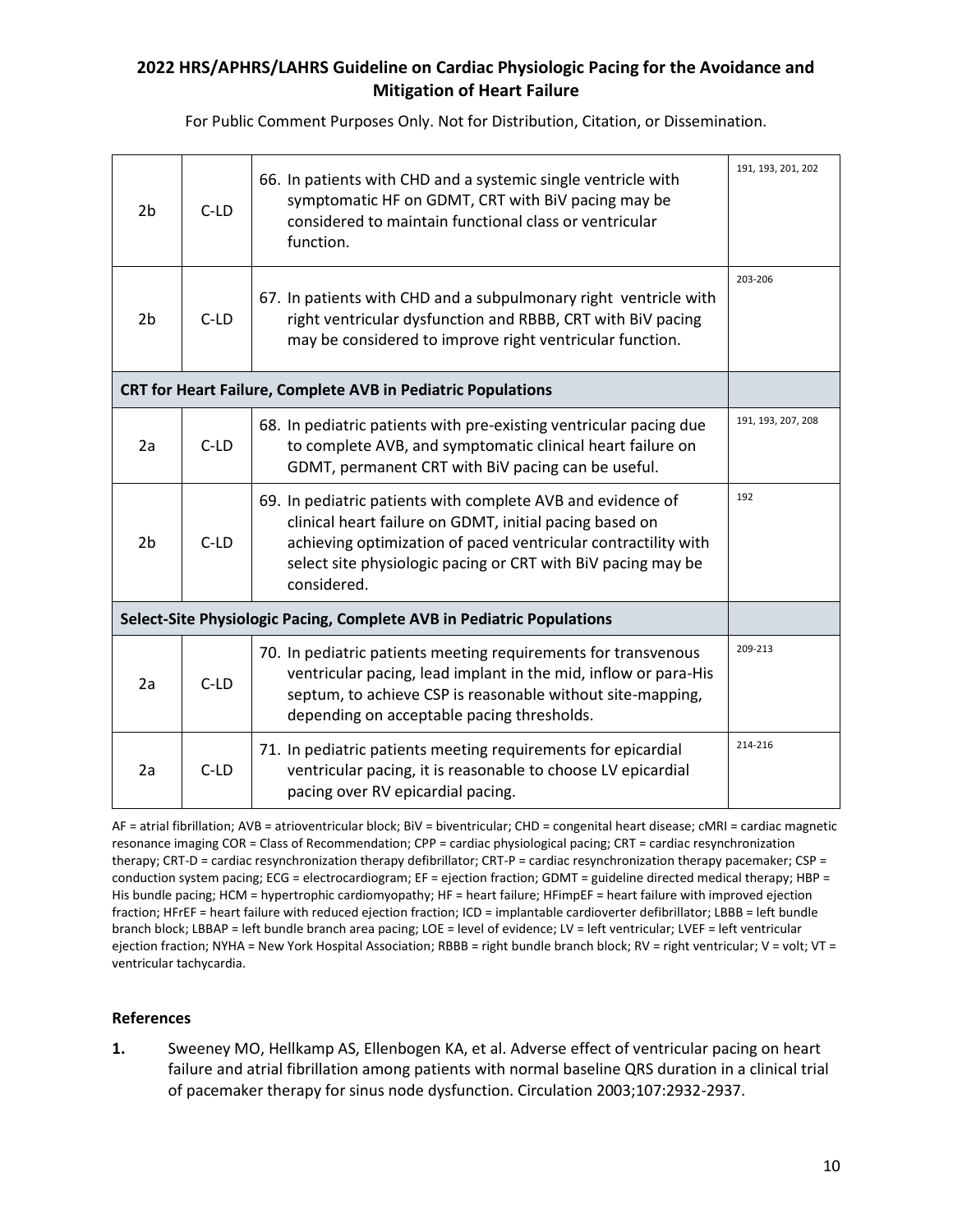- **2.** Kiehl EL, Makki T, Kumar R, et al. Incidence and predictors of right ventricular pacing-induced cardiomyopathy in patients with complete atrioventricular block and preserved left ventricular systolic function. Heart Rhythm 2016;13:2272-2278.
- **3.** Khurshid S, Epstein AE, Verdino RJ, et al. Incidence and predictors of right ventricular pacinginduced cardiomyopathy. Heart Rhythm 2014;11:1619-1625.
- **4.** Vijayaraman P, Naperkowski A, Subzposh FA, et al. Permanent His-bundle pacing: Long-term lead performance and clinical outcomes. Heart Rhythm 2018;15:696-702.
- **5.** Zhang XH, Chen H, Siu CW, et al. New-onset heart failure after permanent right ventricular apical pacing in patients with acquired high-grade atrioventricular block and normal left ventricular function. Journal of cardiovascular electrophysiology 2008;19:136-141.
- **6.** Yu CM, Chan JY, Zhang Q, et al. Biventricular pacing in patients with bradycardia and normal ejection fraction. N Engl J Med 2009;361:2123-2134.
- **7.** Vijayaraman P, Herweg B, Dandamudi G, et al. Outcomes of His-bundle pacing upgrade after long-term right ventricular pacing and/or pacing-induced cardiomyopathy: Insights into disease progression. Heart Rhythm 2019;16:1554-1561.
- **8.** Vaillant C, Martins RP, Donal E, et al. Resolution of left bundle branch block-induced cardiomyopathy by cardiac resynchronization therapy. J Am Coll Cardiol 2013;61:1089-1095.
- **9.** Wang NC, Singh M, Adelstein EC, et al. New-onset left bundle branch block-associated idiopathic nonischemic cardiomyopathy and left ventricular ejection fraction response to guidelinedirected therapies: The NEOLITH study. Heart Rhythm 2016;13:933-942.
- **10.** Sharma S, Barot HV, Schwartzman AD, et al. Risk and predictors of dyssynchrony cardiomyopathy in left bundle branch block with preserved left ventricular ejection fraction. Clin Cardiol 2020;43:1494-1500.
- **11.** Ponnusamy SS, Vijayaraman P. Left Bundle Branch Block-Induced Cardiomyopathy: Insights From Left Bundle Branch Pacing. JACC Clin Electrophysiol 2021;7:1155-1165.
- **12.** Singh R, Devabhaktuni S, Ezzeddine F, Simon J, Khaira K, Dandamudi G. His-bundle pacing: A novel treatment for left bundle branch block-mediated cardiomyopathy. Journal of cardiovascular electrophysiology 2020;31:2730-2736.
- **13.** Wang NC, Li JZ, Adelstein EC, et al. New-onset left bundle branch block-associated idiopathic nonischemic cardiomyopathy and time from diagnosis to cardiac resynchronization therapy: The NEOLITH II study. Pacing Clin Electrophysiol 2018;41:143-154.
- **14.** Zhang ZM, Rautaharju PM, Soliman EZ, et al. Different patterns of bundle-branch blocks and the risk of incident heart failure in the Women's Health Initiative (WHI) study. Circ Heart Fail 2013;6:655-661.
- **15.** Abdelrahman M, Subzposh FA, Beer D, et al. Clinical Outcomes of His Bundle Pacing Compared to Right Ventricular Pacing. J Am Coll Cardiol 2018;71:2319-2330.
- **16.** Albertsen AE, Mortensen PT, Jensen HK, Poulsen SH, Egeblad H, Nielsen JC. Adverse effect of right ventricular pacing prevented by biventricular pacing during long-term follow-up: a randomized comparison. Eur J Echocardiogr 2011;12:767-772.
- **17.** Beer D, Sharma PS, Subzposh FA, et al. Clinical Outcomes of Selective Versus Nonselective His Bundle Pacing. JACC Clin Electrophysiol 2019;5:766-774.
- **18.** Fernandes GC, Knijnik L, Lopez J, et al. Network meta-analysis of His bundle, biventricular, or right ventricular pacing as a primary strategy for advanced atrioventricular conduction disease with normal or mildly reduced ejection fraction. Journal of cardiovascular electrophysiology 2020;31:1482-1492.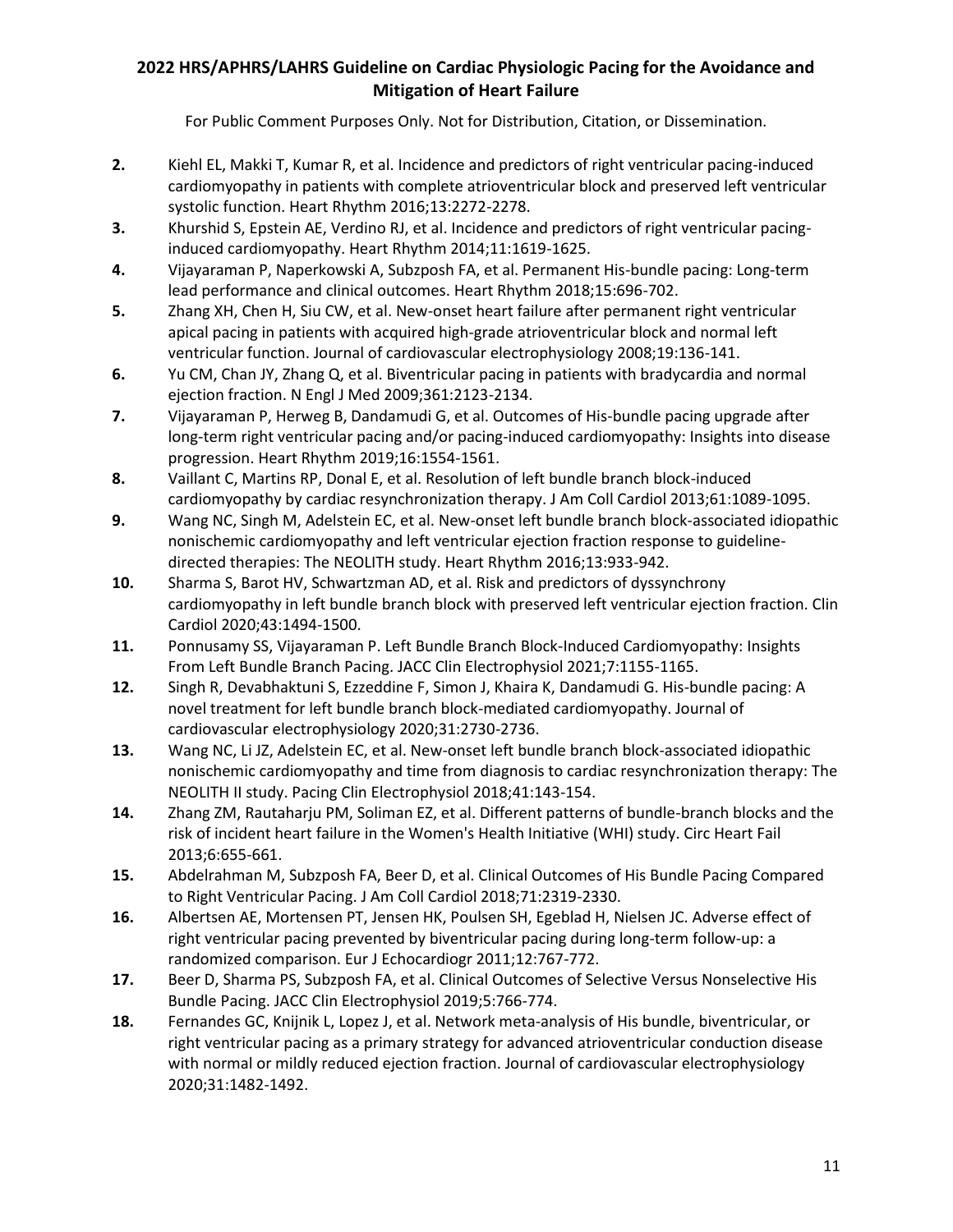- **19.** Kronborg MB, Mortensen PT, Poulsen SH, Gerdes JC, Jensen HK, Nielsen JC. His or para-His pacing preserves left ventricular function in atrioventricular block: a double-blind, randomized, crossover study. Europace 2014;16:1189-1196.
- **20.** Li X, Zhai Y, Zhao J, et al. Impact of Metabolic Syndrome and It's Components on Prognosis in Patients With Cardiovascular Diseases: A Meta-Analysis. Front Cardiovasc Med 2021;8:704145.
- **21.** Sharma PS, Dandamudi G, Naperkowski A, et al. Permanent His-bundle pacing is feasible, safe, and superior to right ventricular pacing in routine clinical practice. Heart Rhythm 2015;12:305- 312.
- **22.** Sharma PS, Patel NR, Ravi V, et al. Clinical outcomes of left bundle branch area pacing compared to right ventricular pacing: Results from the Geisinger-Rush Conduction System Pacing Registry. Heart Rhythm 2022;19:3-11.
- **23.** Stockburger M, Gomez-Doblas JJ, Lamas G, et al. Preventing ventricular dysfunction in pacemaker patients without advanced heart failure: results from a multicentre international randomized trial (PREVENT-HF). European journal of heart failure 2011;13:633-641.
- **24.** Yu CM, Fang F, Luo XX, Zhang Q, Azlan H, Razali O. Long-term follow-up results of the pacing to avoid cardiac enlargement (PACE) trial. European journal of heart failure 2014;16:1016-1025.
- **25.** Chan JY, Fang F, Zhang Q, et al. Biventricular pacing is superior to right ventricular pacing in bradycardia patients with preserved systolic function: 2-year results of the PACE trial. Eur Heart J 2011;32:2533-2540.
- **26.** Dreger H, Maethner K, Bondke H, Baumann G, Melzer C. Pacing-induced cardiomyopathy in patients with right ventricular stimulation for >15 years. Europace 2012;14:238-242.
- **27.** Ebert M, Jander N, Minners J, et al. Long-Term Impact of Right Ventricular Pacing on Left Ventricular Systolic Function in Pacemaker Recipients With Preserved Ejection Fraction: Results From a Large Single-Center Registry. J Am Heart Assoc 2016;5.
- **28.** Ooka J, Tanaka H, Hatani Y, et al. Risk Stratification of Future Left Ventricular Dysfunction for Patients with Indications for Right Ventricular Pacing due to Bradycardia. Int Heart J 2017;58:724-730.
- **29.** Curtis AB, Worley SJ, Adamson PB, et al. Biventricular pacing for atrioventricular block and systolic dysfunction. N Engl J Med 2013;368:1585-1593.
- **30.** Fang F, Zhang Q, Chan JY, et al. Early pacing-induced systolic dyssynchrony is a strong predictor of left ventricular adverse remodeling: analysis from the Pacing to Avoid Cardiac Enlargement (PACE) trial. Int J Cardiol 2013;168:723-728.
- **31.** Kindermann M, Hennen B, Jung J, Geisel J, Bohm M, Frohlig G. Biventricular versus conventional right ventricular stimulation for patients with standard pacing indication and left ventricular dysfunction: the Homburg Biventricular Pacing Evaluation (HOBIPACE). J Am Coll Cardiol 2006;47:1927-1937.
- **32.** Michtalik HJ, Sinha SK, Sharma R, Zhang A, Sidhu SS, Robinson KA. Use of Cardiac Resynchronization Therapy. (Prepared by the Johns Hopkins University Evidencebased Practice Center under Contract No. HHSA290201500006I.). Rockville, MD: Agency for Healthcare Research and Quality; 2019.
- **33.** Slotwiner DJ, Raitt MH, Del-Carpio Munoz F, Mulpuru SK, Nasser N, Peterson PN. Impact of physiologic pacing versus right ventricular pacing among patients with left ventricular ejection fraction greater than 35%: A systematic review for the 2018 ACC/AHA/HRS guideline on the evaluation and management of patients with bradycardia and cardiac conduction delay: A Report of the American College of Cardiology/American Heart Association Task Force on Clinical Practice Guidelines and the Heart Rhythm Society. Heart Rhythm 2019;16:e280-e298.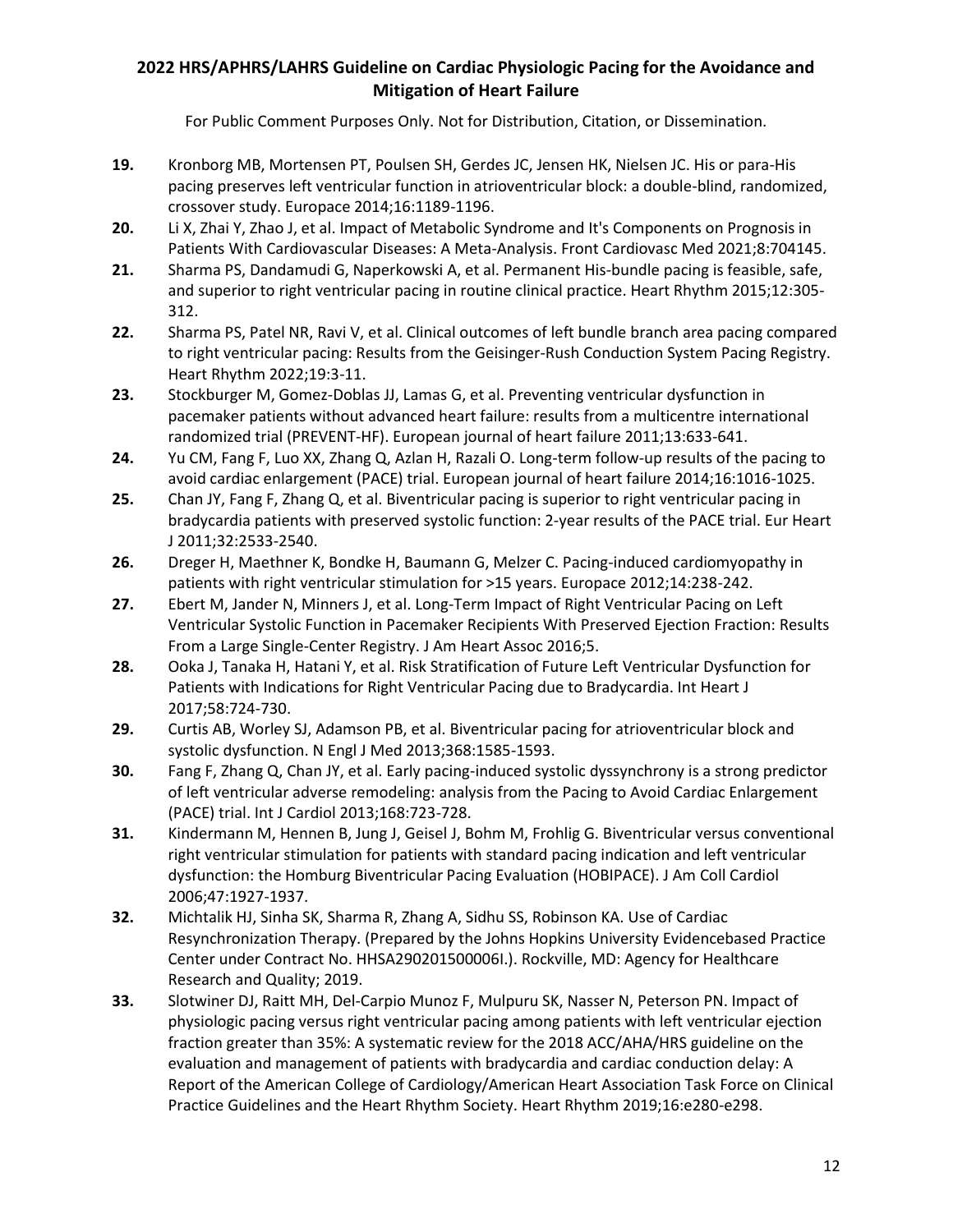- **34.** Sharma PS, Dandamudi G, Herweg B, et al. Permanent His-bundle pacing as an alternative to biventricular pacing for cardiac resynchronization therapy: A multicenter experience. Heart Rhythm 2018;15:413-420.
- **35.** Zanon F, Bacchiega E, Rampin L, et al. Direct His bundle pacing preserves coronary perfusion compared with right ventricular apical pacing: a prospective, cross-over mid-term study. Europace 2008;10:580-587.
- **36.** Huang W, Wu S, Vijayaraman P, et al. Cardiac Resynchronization Therapy in Patients With Nonischemic Cardiomyopathy Using Left Bundle Branch Pacing. JACC Clin Electrophysiol 2020;6:849-858.
- **37.** Su L, Wang S, Wu S, et al. Long-Term Safety and Feasibility of Left Bundle Branch Pacing in a Large Single-Center Study. Circulation Arrhythmia and electrophysiology 2021;14:e009261.
- **38.** Vijayaraman P, Ponnusamy S, Cano O, et al. Left Bundle Branch Area Pacing for Cardiac Resynchronization Therapy: Results From the International LBBAP Collaborative Study Group. JACC Clin Electrophysiol 2021;7:135-147.
- **39.** Zhang S, Guo J, Tao A, Zhang B, Bao Z, Zhang G. Clinical outcomes of left bundle branch pacing compared to right ventricular apical pacing in patients with atrioventricular block. Clin Cardiol 2021;44:481-487.
- **40.** Chung ES, Katra RP, Ghio S, et al. Cardiac resynchronization therapy may benefit patients with left ventricular ejection fraction >35%: a PROSPECT trial substudy. European journal of heart failure 2010;12:581-587.
- **41.** Kutyifa V, Kloppe A, Zareba W, et al. The influence of left ventricular ejection fraction on the effectiveness of cardiac resynchronization therapy: MADIT-CRT (Multicenter Automatic Defibrillator Implantation Trial With Cardiac Resynchronization Therapy). J Am Coll Cardiol 2013;61:936-944.
- **42.** Wu S, Su L, Vijayaraman P, et al. Left Bundle Branch Pacing for Cardiac Resynchronization Therapy: Nonrandomized On-Treatment Comparison With His Bundle Pacing and Biventricular Pacing. Can J Cardiol 2021;37:319-328.
- **43.** Jastrzebski M, Moskal P, Huybrechts W, et al. Left bundle branch-optimized cardiac resynchronization therapy (LOT-CRT): Results from an international LBBAP collaborative study group. Heart Rhythm 2022;19:13-21.
- **44.** Zhang W, Huang J, Qi Y, et al. Cardiac resynchronization therapy by left bundle branch area pacing in patients with heart failure and left bundle branch block. Heart Rhythm 2019;16:1783- 1790.
- **45.** Goscinska-Bis K, Bis J, Krejca M, et al. Totally epicardial cardiac resynchronization therapy system implantation in patients with heart failure undergoing CABG. European journal of heart failure 2008;10:498-506.
- **46.** Mellert F, Schneider C, Esmailzadeh B, et al. Implantation of left ventricular epicardial leads in cardiosurgical patients with impaired cardiac function--a worthwhile procedure in concomitant surgical interventions? The Thoracic and cardiovascular surgeon 2012;60:64-69.
- **47.** Romanov A, Goscinska-Bis K, Bis J, et al. Cardiac resynchronization therapy combined with coronary artery bypass grafting in ischaemic heart failure patients: long-term results of the RESCUE study. European journal of cardio-thoracic surgery : official journal of the European Association for Cardio-thoracic Surgery 2016;50:36-41.
- **48.** Abraham WT, Fisher WG, Smith AL, et al. Cardiac resynchronization in chronic heart failure. N Engl J Med 2002;346:1845-1853.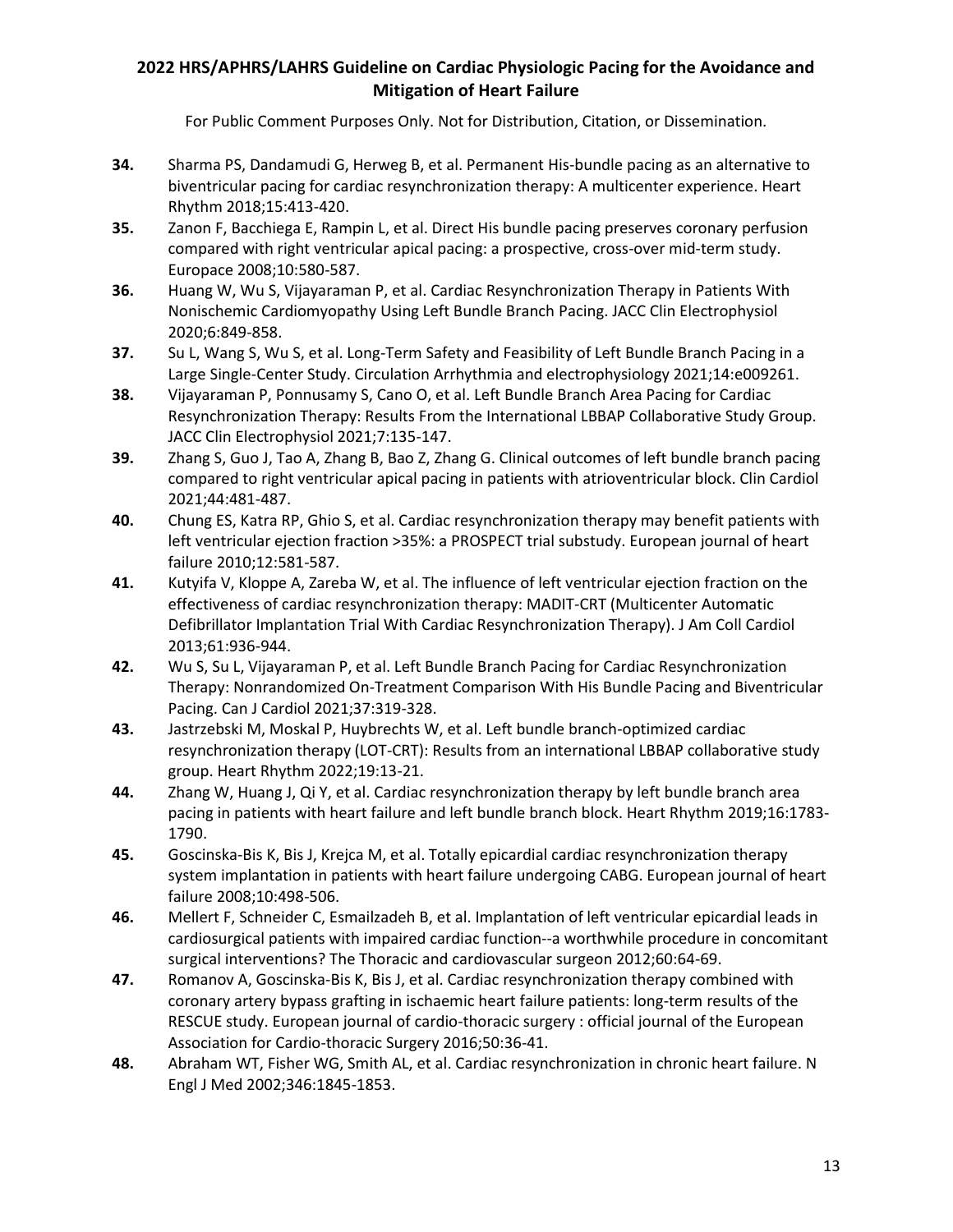- **49.** Abraham WT, Young JB, Leon AR, et al. Effects of cardiac resynchronization on disease progression in patients with left ventricular systolic dysfunction, an indication for an implantable cardioverter-defibrillator, and mildly symptomatic chronic heart failure. Circulation 2004;110:2864-2868.
- **50.** Bristow MR, Saxon LA, Boehmer J, et al. Cardiac-resynchronization therapy with or without an implantable defibrillator in advanced chronic heart failure. N Engl J Med 2004;350:2140-2150.
- **51.** Cleland JG, Daubert JC, Erdmann E, et al. The effect of cardiac resynchronization on morbidity and mortality in heart failure. N Engl J Med 2005;352:1539-1549.
- **52.** Linde C, Abraham WT, Gold MR, St John Sutton M, Ghio S, Daubert C. Randomized trial of cardiac resynchronization in mildly symptomatic heart failure patients and in asymptomatic patients with left ventricular dysfunction and previous heart failure symptoms. J Am Coll Cardiol 2008;52:1834-1843.
- **53.** Linde C, Gold MR, Abraham WT, et al. Long-term impact of cardiac resynchronization therapy in mild heart failure: 5-year results from the REsynchronization reVErses Remodeling in Systolic left vEntricular dysfunction (REVERSE) study. Eur Heart J 2013;34:2592-2599.
- **54.** Moss AJ, Hall WJ, Cannom DS, et al. Cardiac-resynchronization therapy for the prevention of heart-failure events. N Engl J Med 2009;361:1329-1338.
- **55.** Sipahi I, Carrigan TP, Rowland DY, Stambler BS, Fang JC. Impact of QRS duration on clinical event reduction with cardiac resynchronization therapy: meta-analysis of randomized controlled trials. Arch Intern Med 2011;171:1454-1462.
- **56.** Tang AS, Wells GA, Talajic M, et al. Cardiac-resynchronization therapy for mild-to-moderate heart failure. N Engl J Med 2010;363:2385-2395.
- **57.** Young JB, Abraham WT, Smith AL, et al. Combined cardiac resynchronization and implantable cardioversion defibrillation in advanced chronic heart failure: the MIRACLE ICD Trial. Jama 2003;289:2685-2694.
- **58.** Ajijola OA, Upadhyay GA, Macias C, Shivkumar K, Tung R. Permanent His-bundle pacing for cardiac resynchronization therapy: Initial feasibility study in lieu of left ventricular lead. Heart Rhythm 2017;14:1353-1361.
- **59.** Huang W, Su L, Wu S, et al. Long-term outcomes of His bundle pacing in patients with heart failure with left bundle branch block. Heart 2019;105:137-143.
- **60.** Lustgarten DL, Crespo EM, Arkhipova-Jenkins I, et al. His-bundle pacing versus biventricular pacing in cardiac resynchronization therapy patients: A crossover design comparison. Heart Rhythm 2015;12:1548-1557.
- **61.** Sharma PS, Naperkowski A, Bauch TD, et al. Permanent His Bundle Pacing for Cardiac Resynchronization Therapy in Patients With Heart Failure and Right Bundle Branch Block. Circulation Arrhythmia and electrophysiology 2018;11:e006613.
- **62.** Upadhyay GA, Vijayaraman P, Nayak HM, et al. On-treatment comparison between corrective His bundle pacing and biventricular pacing for cardiac resynchronization: A secondary analysis of the His-SYNC Pilot Trial. Heart Rhythm 2019;16:1797-1807.
- **63.** Upadhyay GA, Vijayaraman P, Nayak HM, et al. His Corrective Pacing or Biventricular Pacing for Cardiac Resynchronization in Heart Failure. J Am Coll Cardiol 2019;74:157-159.
- **64.** Vinther M, Risum N, Svendsen JH, Mogelvang R, Philbert BT. A Randomized Trial of His Pacing Versus Biventricular Pacing in Symptomatic HF Patients With Left Bundle Branch Block (His-Alternative). JACC Clin Electrophysiol 2021;7:1422-1432.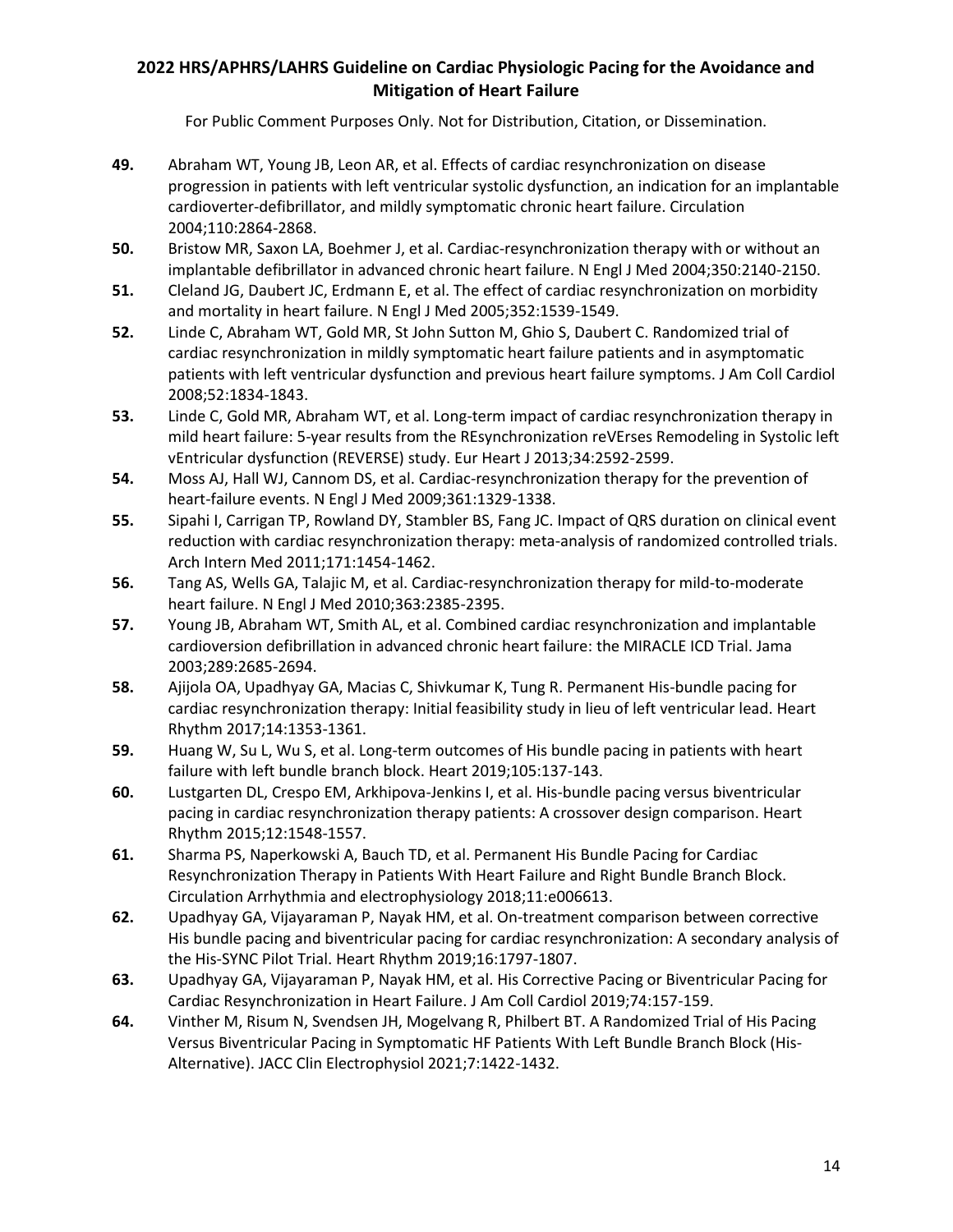- **65.** Foley PW, Stegemann B, Smith RE, Sanderson JE, Leyva F. Cardiac resynchronization therapy in patients with mildly impaired left ventricular function. Pacing Clin Electrophysiol 2009;32 Suppl 1:S186-189.
- **66.** Fung JW, Zhang Q, Yip GW, Chan JY, Chan HC, Yu CM. Effect of cardiac resynchronization therapy in patients with moderate left ventricular systolic dysfunction and wide QRS complex: a prospective study. Journal of cardiovascular electrophysiology 2006;17:1288-1292.
- **67.** Tawfik Ghanem M, Allam LE, Samir Ahmed R. Cardiac resynchronization therapy in patients with heart failure and moderately reduced ejection fraction: Could it trigger a super-response? Indian Heart J 2019;71:229-234.
- **68.** Stavrakis S, Lazzara R, Thadani U. The benefit of cardiac resynchronization therapy and QRS duration: a meta-analysis. Journal of cardiovascular electrophysiology 2012;23:163-168.
- **69.** Zusterzeel R, Curtis JP, Canos DA, et al. Sex-specific mortality risk by QRS morphology and duration in patients receiving CRT: results from the NCDR. J Am Coll Cardiol 2014;64:887-894.
- **70.** Zusterzeel R, Selzman KA, Sanders WE, et al. Cardiac resynchronization therapy in women: US Food and Drug Administration meta-analysis of patient-level data. JAMA Intern Med 2014;174:1340-1348.
- **71.** Cheng YJ, Zhang J, Li WJ, et al. More favorable response to cardiac resynchronization therapy in women than in men. Circulation Arrhythmia and electrophysiology 2014;7:807-815.
- **72.** Steffel J, Varma N, Robertson M, et al. Effect of Gender on Outcomes After Cardiac Resynchronization Therapy in Patients With a Narrow QRS Complex: A Subgroup Analysis of the EchoCRT Trial. Circulation Arrhythmia and electrophysiology 2016;9.
- **73.** Varma N, Manne M, Nguyen D, He J, Niebauer M, Tchou P. Probability and magnitude of response to cardiac resynchronization therapy according to QRS duration and gender in nonischemic cardiomyopathy and LBBB. Heart Rhythm 2014;11:1139-1147.
- **74.** Salden OAE, van Stipdonk AMW, den Ruijter HM, et al. Heart Size Corrected Electrical Dyssynchrony and Its Impact on Sex- Specific Response to Cardiac Resynchronization Therapy. Circulation Arrhythmia and electrophysiology 2021;14:e008452.
- **75.** Varma N, Lappe J, He J, Niebauer M, Manne M, Tchou P. Sex-Specific Response to Cardiac Resynchronization Therapy: Effect of Left Ventricular Size and QRS Duration in Left Bundle Branch Block. JACC Clin Electrophysiol 2017;3:844-853.
- **76.** Varma N, Mittal S, Prillinger JB, Snell J, Dalal N, Piccini JP. Survival in Women Versus Men Following Implantation of Pacemakers, Defibrillators, and Cardiac Resynchronization Therapy Devices in a Large, Nationwide Cohort. J Am Heart Assoc 2017;6.
- **77.** Zweerink A, Friedman DJ, Klem I, et al. Size Matters: Normalization of QRS Duration to Left Ventricular Dimension Improves Prediction of Long-Term Cardiac Resynchronization Therapy Outcome. Circulation Arrhythmia and electrophysiology 2018;11:e006767.
- **78.** Beshai JF, Grimm RA, Nagueh SF, et al. Cardiac-resynchronization therapy in heart failure with narrow QRS complexes. N Engl J Med 2007;357:2461-2471.
- **79.** Muto C, Solimene F, Gallo P, et al. A randomized study of cardiac resynchronization therapy defibrillator versus dual-chamber implantable cardioverter-defibrillator in ischemic cardiomyopathy with narrow QRS: the NARROW-CRT study. Circulation Arrhythmia and electrophysiology 2013;6:538-545.
- **80.** Ruschitzka F, Abraham WT, Singh JP, et al. Cardiac-resynchronization therapy in heart failure with a narrow QRS complex. N Engl J Med 2013;369:1395-1405.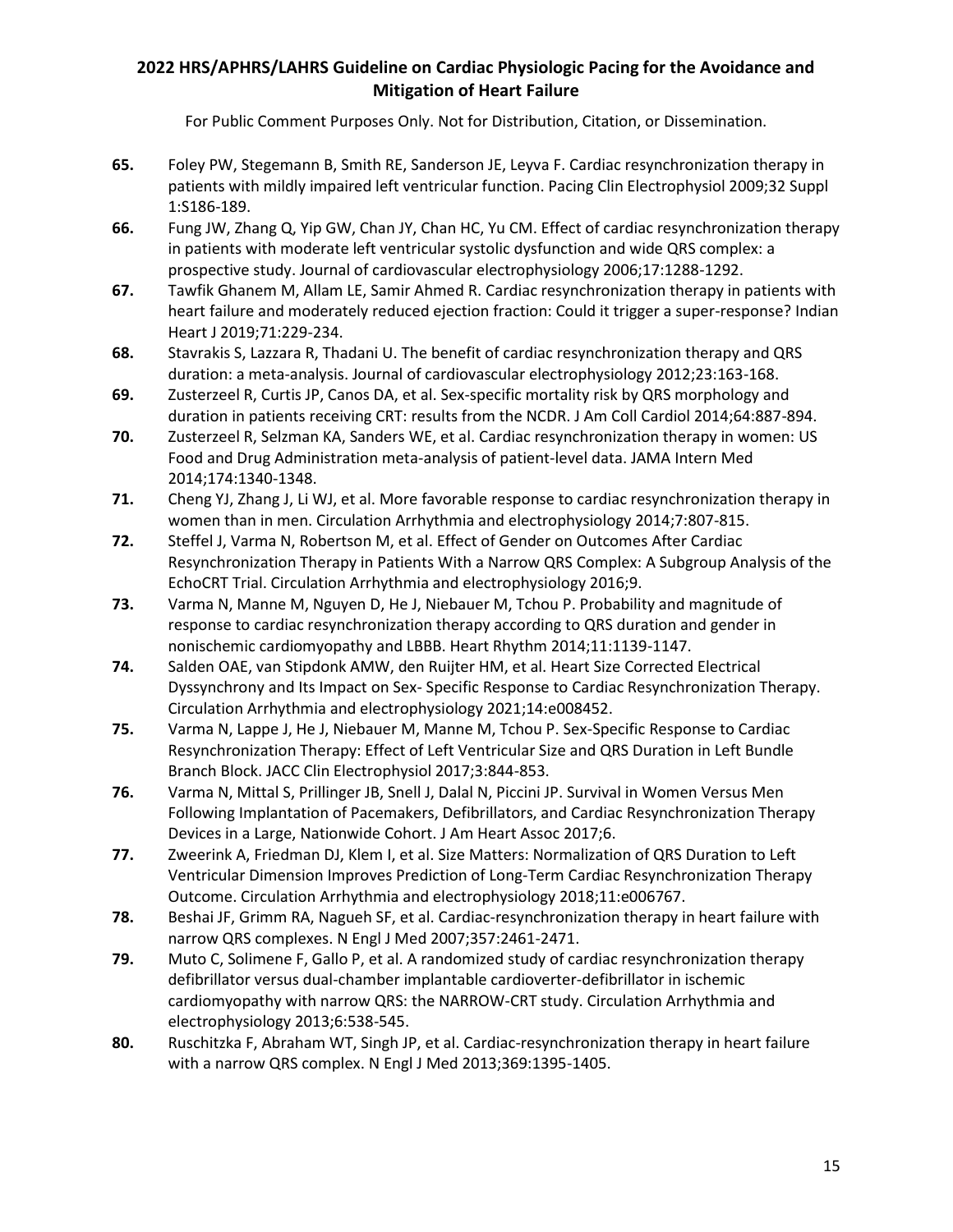- **81.** Thibault B, Harel F, Ducharme A, et al. Cardiac resynchronization therapy in patients with heart failure and a QRS complex <120 milliseconds: the Evaluation of Resynchronization Therapy for Heart Failure (LESSER-EARTH) trial. Circulation 2013;127:873-881.
- **82.** Aranda JM, Jr., Conti JB, Johnson JW, Petersen-Stejskal S, Curtis AB. Cardiac resynchronization therapy in patients with heart failure and conduction abnormalities other than left bundlebranch block: analysis of the Multicenter InSync Randomized Clinical Evaluation (MIRACLE). Clin Cardiol 2004;27:678-682.
- **83.** Vijayaraman P, Subzposh FA, Naperkowski A, et al. Prospective evaluation of feasibility and electrophysiologic and echocardiographic characteristics of left bundle branch area pacing. Heart Rhythm 2019;16:1774-1782.
- **84.** Khurshid S, Obeng-Gyimah E, Supple GE, et al. Reversal of Pacing-Induced Cardiomyopathy Following Cardiac Resynchronization Therapy. JACC Clin Electrophysiol 2018;4:168-177.
- **85.** Nazeri A, Massumi A, Rasekh A, Saeed M, Frank C, Razavi M. Cardiac resynchronization therapy in patients with right ventricular pacing-induced cardiomyopathy. Pacing Clin Electrophysiol 2010;33:37-40.
- **86.** Shan P, Su L, Zhou X, et al. Beneficial effects of upgrading to His bundle pacing in chronically paced patients with left ventricular ejection fraction <50. Heart Rhythm 2018;15:405-412.
- **87.** Ye Y, Wu S, Su L, et al. Feasibility and Outcomes of Upgrading to Left Bundle Branch Pacing in Patients With Pacing-Induced Cardiomyopathy and Infranodal Atrioventricular Block. Front Cardiovasc Med 2021;8:674452.
- **88.** ElMaghawry M, Farouk M. REVERSE 5-year follow up: CRT impact persists. Glob Cardiol Sci Pract 2014;2014:245-248.
- **89.** Rickard J, Bassiouny M, Cronin EM, et al. Predictors of response to cardiac resynchronization therapy in patients with a non-left bundle branch block morphology. The American journal of cardiology 2011;108:1576-1580.
- **90.** Kawata H, Bao H, Curtis JP, et al. Cardiac Resynchronization Defibrillator Therapy for Nonspecific Intraventricular Conduction Delay Versus Right Bundle Branch Block. J Am Coll Cardiol 2019;73:3082-3099.
- **91.** Healey JS, Hohnloser SH, Exner DV, et al. Cardiac resynchronization therapy in patients with permanent atrial fibrillation: results from the Resynchronization for Ambulatory Heart Failure Trial (RAFT). Circ Heart Fail 2012;5:566-570.
- **92.** Khazanie P, Greiner MA, Al-Khatib SM, et al. Comparative Effectiveness of Cardiac Resynchronization Therapy Among Patients With Heart Failure and Atrial Fibrillation: Findings From the National Cardiovascular Data Registry's Implantable Cardioverter- Defibrillator Registry. Circ Heart Fail 2016;9.
- **93.** Upadhyay GA, Choudhry NK, Auricchio A, Ruskin J, Singh JP. Cardiac resynchronization in patients with atrial fibrillation: a meta- analysis of prospective cohort studies. J Am Coll Cardiol 2008;52:1239-1246.
- **94.** Wilton SB, Leung AA, Ghali WA, Faris P, Exner DV. Outcomes of cardiac resynchronization therapy in patients with versus those without atrial fibrillation: a systematic review and metaanalysis. Heart Rhythm 2011;8:1088-1094.
- **95.** Brignole M, Botto G, Mont L, et al. Cardiac resynchronization therapy in patients undergoing atrioventricular junction ablation for permanent atrial fibrillation: a randomized trial. Eur Heart J 2011;32:2420-2429.
- **96.** Brignole M, Gammage M, Puggioni E, et al. Comparative assessment of right, left, and biventricular pacing in patients with permanent atrial fibrillation. Eur Heart J 2005;26:712-722.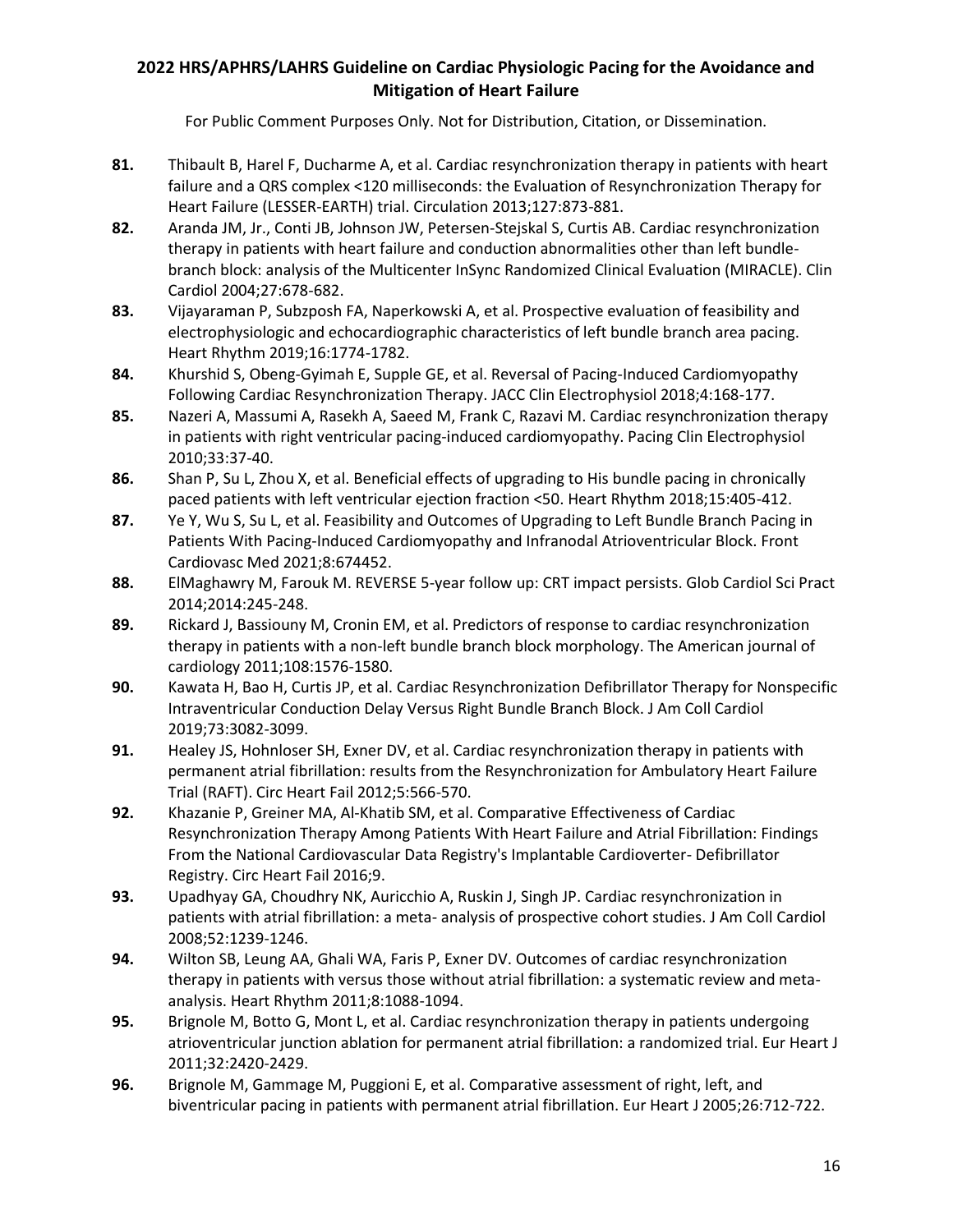- **97.** Brignole M, Pentimalli F, Palmisano P, et al. AV junction ablation and cardiac resynchronization for patients with permanent atrial fibrillation and narrow QRS: the APAF-CRT mortality trial. Eur Heart J 2021;42:4731-4739.
- **98.** Brignole M, Pokushalov E, Pentimalli F, et al. A randomized controlled trial of atrioventricular junction ablation and cardiac resynchronization therapy in patients with permanent atrial fibrillation and narrow QRS. Eur Heart J 2018;39:3999-4008.
- **99.** Doshi RN, Daoud EG, Fellows C, et al. Left ventricular-based cardiac stimulation post AV nodal ablation evaluation (the PAVE study). Journal of cardiovascular electrophysiology 2005;16:1160- 1165.
- **100.** Orlov MV, Gardin JM, Slawsky M, et al. Biventricular pacing improves cardiac function and prevents further left atrial remodeling in patients with symptomatic atrial fibrillation after atrioventricular node ablation. Am Heart J 2010;159:264-270.
- **101.** Huang W, Su L, Wu S, et al. Benefits of Permanent His Bundle Pacing Combined With Atrioventricular Node Ablation in Atrial Fibrillation Patients With Heart Failure With Both Preserved and Reduced Left Ventricular Ejection Fraction. J Am Heart Assoc 2017;6.
- **102.** Morina-Vazquez P, Moraleda-Salas MT, Arce-Leon A, Venegas-Gamero J, Fernandez-Gomez JM, Diaz-Fernandez JF. Effectiveness and safety of AV node ablation after His bundle pacing in patients with uncontrolled atrial arrhythmias. Pacing Clin Electrophysiol 2021;44:1004-1009.
- **103.** Ponnusamy SS, Muthu G, Kumar M, Bopanna D, Anand V, Kumar S. Mid-term feasibility, safety and outcomes of left bundle branch pacing- single center experience. Journal of interventional cardiac electrophysiology : an international journal of arrhythmias and pacing 2021;60:337-346.
- **104.** Su L, Cai M, Wu S, et al. Long-term performance and risk factors analysis after permanent Hisbundle pacing and atrioventricular node ablation in patients with atrial fibrillation and heart failure. Europace 2020;22:ii19-ii26.
- **105.** Vijayaraman P, Subzposh FA, Naperkowski A. Atrioventricular node ablation and His bundle pacing. Europace 2017;19:iv10-iv16.
- **106.** Wang S, Wu S, Xu L, et al. Feasibility and Efficacy of His Bundle Pacing or Left Bundle Pacing Combined With Atrioventricular Node Ablation in Patients With Persistent Atrial Fibrillation and Implantable Cardioverter-Defibrillator Therapy. J Am Heart Assoc 2019;8:e014253.
- **107.** Rademakers LM, van den Broek J, Op 't Hof M, Bracke FA. Initial experience, feasibility and safety of permanent left bundle branch pacing: results from a prospective single-centre study. Neth Heart J 2021.
- **108.** Bryant AR, Wilton SB, Lai MP, Exner DV. Association between QRS duration and outcome with cardiac resynchronization therapy: a systematic review and meta-analysis. J Electrocardiol 2013;46:147-155.
- **109.** Chen J, Zhuang X, Liao L, Liao X, Wang L. Efficacy of isolated left ventricular and biventricular pacing is differentially associated with baseline QRS duration in chronic heart failure: a metaanalysis of randomized controlled trials. Heart Fail Rev 2015;20:81-88.
- **110.** Cunnington C, Kwok CS, Satchithananda DK, et al. Cardiac resynchronisation therapy is not associated with a reduction in mortality or heart failure hospitalisation in patients with non-left bundle branch block QRS morphology: meta-analysis of randomised controlled trials. Heart 2015;101:1456-1462.
- **111.** Hsing JM, Selzman KA, Leclercq C, et al. Paced left ventricular QRS width and ECG parameters predict outcomes after cardiac resynchronization therapy: PROSPECT-ECG substudy. Circulation Arrhythmia and electrophysiology 2011;4:851-857.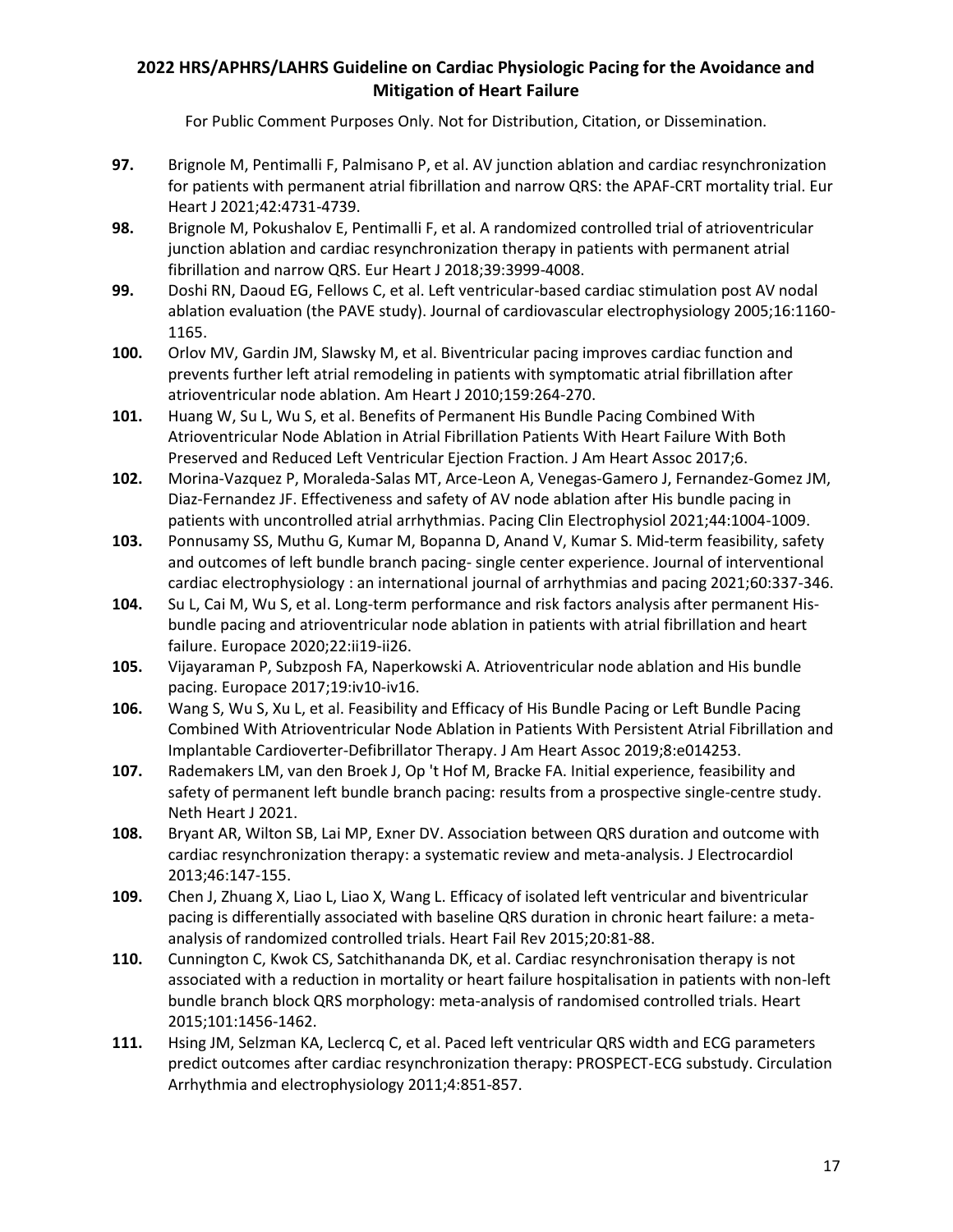- **112.** Rattanawong P, Prasitlumkum N, Riangwiwat T, et al. Baseline Prolonged PR Interval and Outcome of Cardiac Resynchronization Therapy: A Systematic Review and Meta-analysis. Arq Bras Cardiol 2018;111:710-719.
- **113.** Ruwald MH, Mittal S, Ruwald AC, et al. Association between frequency of atrial and ventricular ectopic beats and biventricular pacing percentage and outcomes in patients with cardiac resynchronization therapy. J Am Coll Cardiol 2014;64:971-981.
- **114.** Shah RM, Patel D, Molnar J, Ellenbogen KA, Koneru JN. Cardiac-resynchronization therapy in patients with systolic heart failure and QRS interval </a> </a></a>130 ms: insights from a meta-analysis. Europace 2015;17:267-273.
- **115.** Sipahi I, Chou JC, Hyden M, Rowland DY, Simon DI, Fang JC. Effect of QRS morphology on clinical event reduction with cardiac resynchronization therapy: meta-analysis of randomized controlled trials. Am Heart J 2012;163:260-267.e263.
- **116.** Saba S, Marek J, Schwartzman D, et al. Echocardiography-guided left ventricular lead placement for cardiac resynchronization therapy: results of the Speckle Tracking Assisted Resynchronization Therapy for Electrode Region trial. Circ Heart Fail 2013;6:427-434.
- **117.** Khan FZ, Virdee MS, Palmer CR, et al. Targeted left ventricular lead placement to guide cardiac resynchronization therapy: the TARGET study: a randomized, controlled trial. J Am Coll Cardiol 2012;59:1509-1518.
- **118.** Marek JJ, Saba S, Onishi T, et al. Usefulness of echocardiographically guided left ventricular lead placement for cardiac resynchronization therapy in patients with intermediate QRS width and non-left bundle branch block morphology. The American journal of cardiology 2014;113:107- 116.
- **119.** Borgquist R, Carlsson M, Markstad H, et al. Cardiac Resynchronization Therapy Guided by Echocardiography, MRI, and CT Imaging: A Randomized Controlled Study. JACC Clin Electrophysiol 2020;6:1300-1309.
- **120.** Kockova R, Sedlacek K, Wichterle D, et al. Cardiac resynchronization therapy guided by cardiac magnetic resonance imaging: A prospective, single-centre randomized study (CMR-CRT). Int J Cardiol 2018;270:325-330.
- **121.** Seo Y, Ito H, Nakatani S, et al. The role of echocardiography in predicting responders to cardiac resynchronization therapy. Circ J 2011;75:1156-1163.
- **122.** Chung ES, Leon AR, Tavazzi L, et al. Results of the Predictors of Response to CRT (PROSPECT) trial. Circulation 2008;117:2608-2616.
- **123.** Behar JM, Bostock J, Zhu Li AP, et al. Cardiac Resynchronization Therapy Delivered Via a Multipolar Left Ventricular Lead is Associated with Reduced Mortality and Elimination of Phrenic Nerve Stimulation: Long-Term Follow-Up from a Multicenter Registry. Journal of cardiovascular electrophysiology 2015;26:540-546.
- **124.** Boriani G, Connors S, Kalarus Z, et al. Cardiac Resynchronization Therapy With a Quadripolar Electrode Lead Decreases Complications at 6 Months: Results of the MORE-CRT Randomized Trial. JACC Clin Electrophysiol 2016;2:212-220.
- **125.** Forleo GB, Di Biase L, Panattoni G, et al. Improved implant and postoperative lead performance in CRT-D patients implanted with a quadripolar left ventricular lead. A 6-month follow-up analysis from a multicenter prospective comparative study. Journal of interventional cardiac electrophysiology : an international journal of arrhythmias and pacing 2015;42:59-66.
- **126.** Hakemi EU, Doukky R, Parzynski CS, Curtis JP, Madias C. Quadripolar versus bipolar leads in cardiac resynchronization therapy: An analysis of the National Cardiovascular Data Registry. Heart Rhythm 2020;17:81-89.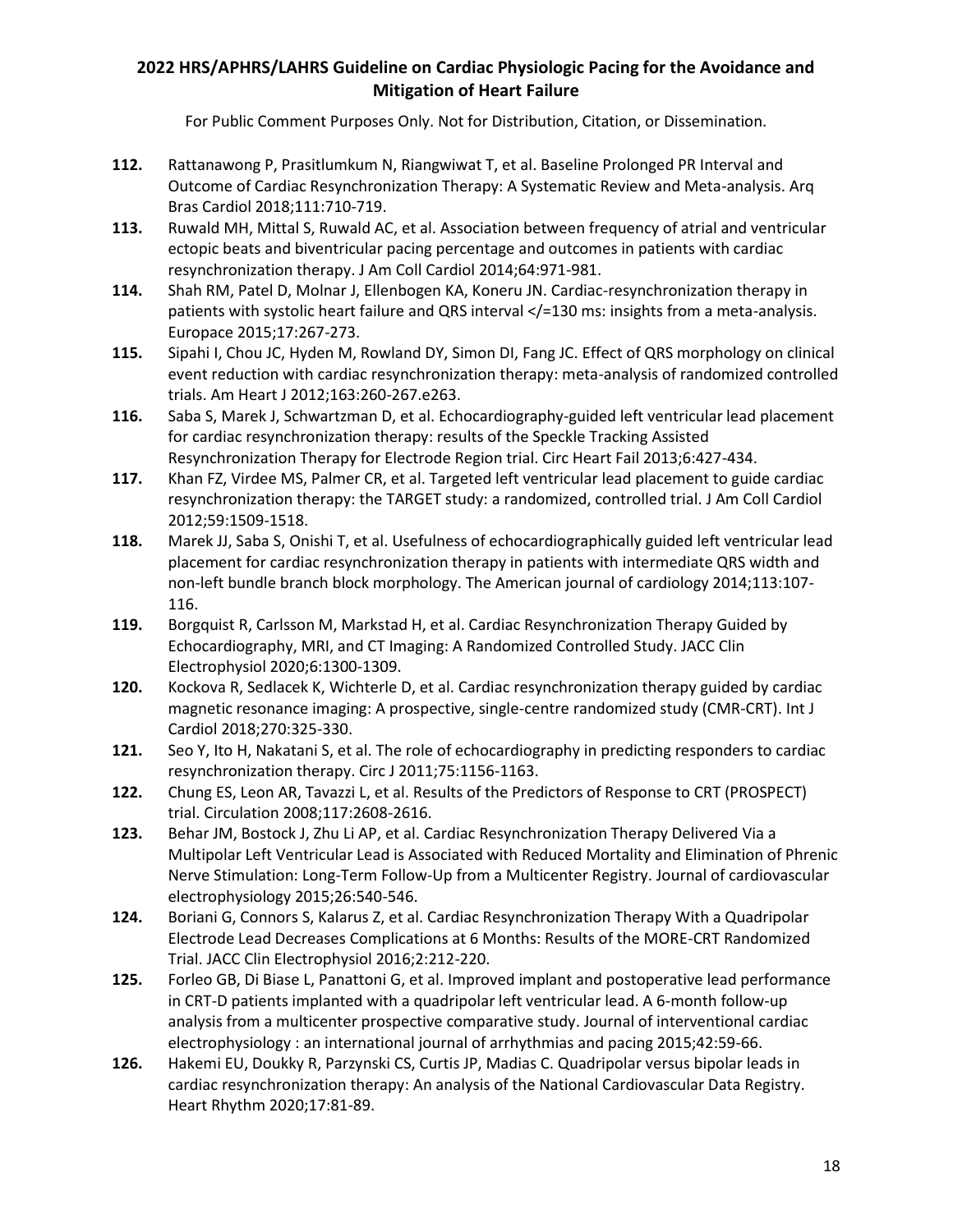- **127.** Arbelo E, Tolosana JM, Trucco E, et al. Fusion-optimized intervals (FOI): a new method to achieve the narrowest QRS for optimization of the AV and VV intervals in patients undergoing cardiac resynchronization therapy. Journal of cardiovascular electrophysiology 2014;25:283-292.
- **128.** Tamborero D, Mont L, Sitges M, et al. Optimization of the interventricular delay in cardiac resynchronization therapy using the QRS width. The American journal of cardiology 2009;104:1407-1412.
- **129.** Trucco E, Tolosana JM, Arbelo E, et al. Improvement of Reverse Remodeling Using Electrocardiogram Fusion- Optimized Intervals in Cardiac Resynchronization Therapy: A Randomized Study. JACC Clin Electrophysiol 2018;4:181-189.
- **130.** Varma N, O'Donnell D, Bassiouny M, et al. Programming Cardiac Resynchronization Therapy for Electrical Synchrony: Reaching Beyond Left Bundle Branch Block and Left Ventricular Activation Delay. J Am Heart Assoc 2018;7.
- **131.** Leyva F, Zegard A, Taylor RJ, et al. Long-Term Outcomes of Cardiac Resynchronization Therapy Using Apical Versus Nonapical Left Ventricular Pacing. J Am Heart Assoc 2018;7:e008508.
- **132.** Merchant FM, Heist EK, McCarty D, et al. Impact of segmental left ventricle lead position on cardiac resynchronization therapy outcomes. Heart Rhythm 2010;7:639-644.
- **133.** Singh JP, Klein HU, Huang DT, et al. Left ventricular lead position and clinical outcome in the multicenter automatic defibrillator implantation trial-cardiac resynchronization therapy (MADIT-CRT) trial. Circulation 2011;123:1159-1166.
- **134.** Thebault C, Donal E, Meunier C, et al. Sites of left and right ventricular lead implantation and response to cardiac resynchronization therapy observations from the REVERSE trial. Eur Heart J 2012;33:2662-2671.
- **135.** Gold MR, Birgersdotter-Green U, Singh JP, et al. The relationship between ventricular electrical delay and left ventricular remodelling with cardiac resynchronization therapy. Eur Heart J 2011;32:2516-2524.
- **136.** Gold MR, Singh JP, Ellenbogen KA, et al. Interventricular Electrical Delay Is Predictive of Response to Cardiac Resynchronization Therapy. JACC Clin Electrophysiol 2016;2:438-447.
- **137.** Gold MR, Yu Y, Wold N, Day JD. The role of interventricular conduction delay to predict clinical response with cardiac resynchronization therapy. Heart Rhythm 2017;14:1748-1755.
- **138.** Polasek R, Skalsky I, Wichterle D, et al. High-density epicardial activation mapping to optimize the site for video-thoracoscopic left ventricular lead implant. Journal of cardiovascular electrophysiology 2014;25:882-888.
- **139.** Singh JP, Berger RD, Doshi RN, et al. Targeted Left Ventricular Lead Implantation Strategy for Non-Left Bundle Branch Block Patients: The ENHANCE CRT Study. JACC Clin Electrophysiol 2020;6:1171-1181.
- **140.** Singh JP, Fan D, Heist EK, et al. Left ventricular lead electrical delay predicts response to cardiac resynchronization therapy. Heart Rhythm 2006;3:1285-1292.
- **141.** van Gelder BM, Meijer A, Bracke FA. Timing of the left ventricular electrogram and acute hemodynamic changes during implant of cardiac resynchronization therapy devices. Pacing Clin Electrophysiol 2009;32 Suppl 1:S94-97.
- **142.** Zanon F, Baracca E, Pastore G, et al. Determination of the longest intrapatient left ventricular electrical delay may predict acute hemodynamic improvement in patients after cardiac resynchronization therapy. Circulation Arrhythmia and electrophysiology 2014;7:377-383.
- **143.** Sato T, Soejima K, Maeda A, et al. Deep Negative Deflection in Unipolar His-Bundle Electrogram as a Predictor of Excellent His-Bundle Pacing Threshold Postimplant. Circulation Arrhythmia and electrophysiology 2019;12:e007415.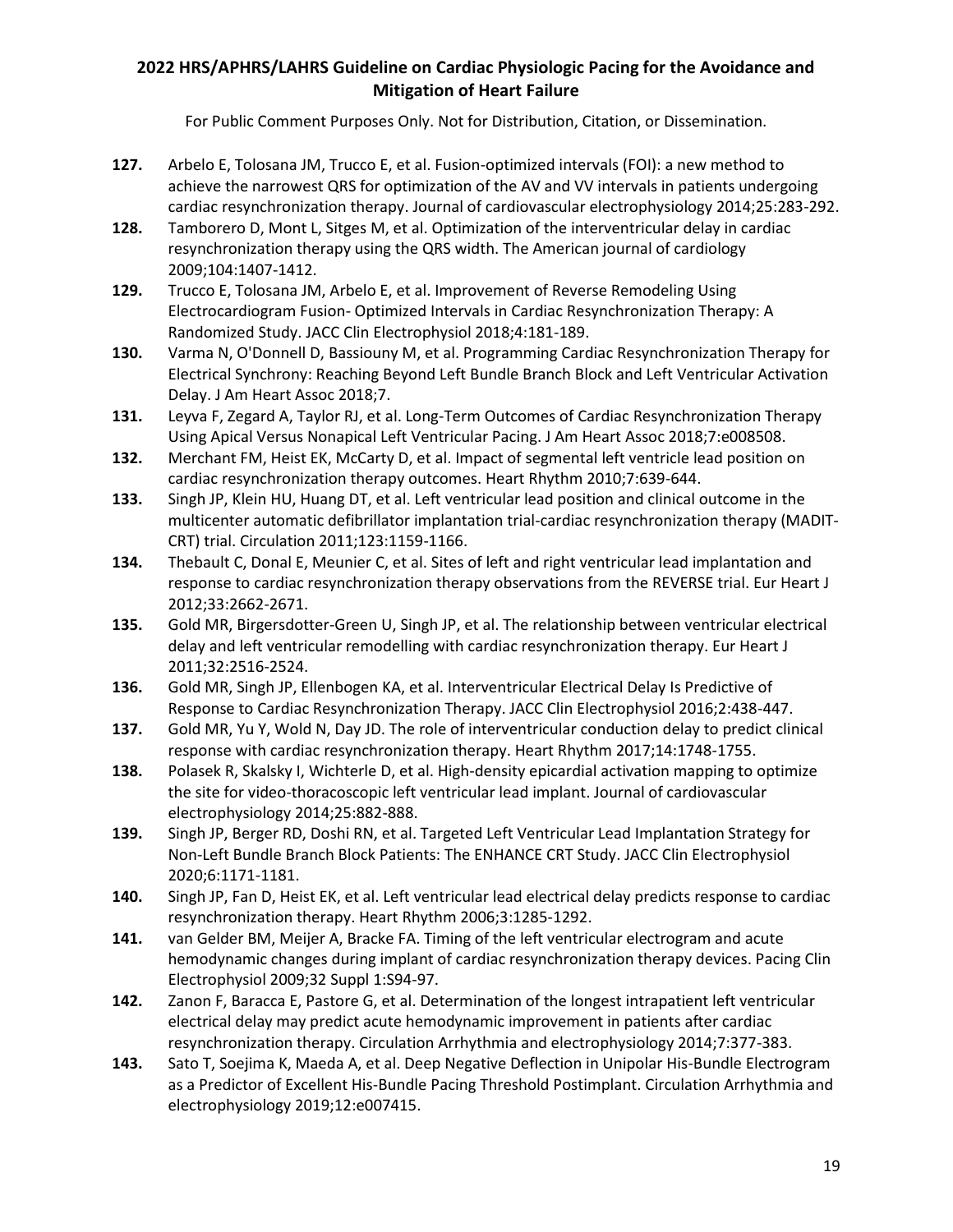- **144.** Su L, Xu T, Cai M, et al. Electrophysiological characteristics and clinical values of left bundle branch current of injury in left bundle branch pacing. Journal of cardiovascular electrophysiology 2020;31:834-842.
- **145.** Vijayaraman P, Dandamudi G, Worsnick S, Ellenbogen KA. Acute His-Bundle Injury Current during Permanent His-Bundle Pacing Predicts Excellent Pacing Outcomes. Pacing Clin Electrophysiol 2015;38:540-546.
- **146.** Burger H, Pecha S, Hakmi S, Opalka B, Schoenburg M, Ziegelhoeffer T. Five-year follow-up of transvenous and epicardial left ventricular leads: experience with more than 1000 leads. Interact Cardiovasc Thorac Surg 2020;30:74-80.
- **147.** Chen L, Fu H, Pretorius VG, et al. Clinical Outcomes of Cardiac Resynchronization with Epicardial Left Ventricular Lead. Pacing Clin Electrophysiol 2015;38:1201-1209.
- **148.** Marini M, Branzoli S, Moggio P, et al. Epicardial left ventricular lead implantation in cardiac resynchronization therapy patients via a video-assisted thoracoscopic technique: Long-term outcome. Clin Cardiol 2020;43:284-290.
- **149.** Solomon SD FE, Bourgoun, M. Shah, A. Viloria, E. Brown, MW. Hall, WJ. Pfeffer, MA. Moss, AJ. MADIT-CRT Investigators. Effect of cardiac resynchronization therapy on reverse remodeling and relation to outcome: multicenter automatic defibrillator implantation trial: cardiac resynchronization therapy. Circulation 2010;122:985-992.
- **150.** Stankovic I BA, Prinz C, Ciarka A, Maria Daraban A, Kotrc M, Aarones M, Szulik M, Winter S, Neskovic AN, Kukulski T, Aakhus S, Willems R, Fehske W, Penicka M, Faber L, Voigt JU. The association of volumetric response and long-term survival after cardiac resynchronization therapy. Eur Heart J Cardiovasc Imaging 2017;18:1109-1117.
- **151.** Ge Y RA, Kutyifa V, McNitt S, Polonsky S, Klein H, Goldenberg I, Solomon SD, Foster E, Zareba W, Moss AJ. . A metric for evaluating the cardiac response to resynchronization therapy. The American journal of cardiology 2014;113:1371-1377.
- **152.** Lazarus A. Remote, wireless, ambulatory monitoring of implantable pacemakers, cardioverter defibrillators, and cardiac resynchronization therapy systems: analysis of a worldwide database. Pacing Clin Electrophysiol 2007;30 Suppl 1:S2-S12.
- **153.** Ricci RP, Morichelli L, Santini M. Remote control of implanted devices through Home Monitoring technology improves detection and clinical management of atrial fibrillation. Europace 2009;11:54-61.
- **154.** Crossley GH, Boyle A, Vitense H, Chang Y, Mead RH, Investigators C. The CONNECT (Clinical Evaluation of Remote Notification to Reduce Time to Clinical Decision) trial: the value of wireless remote monitoring with automatic clinician alerts. J Am Coll Cardiol 2011;57:1181-1189.
- **155.** Landolina M PG, Lunati M, Curnis A, Guenzati G, Vicentini A, Parati G, Borghi G, Zanaboni P, Valsecchi S, Marzegalli M. . Remote monitoring reduces healthcare use and improves quality of care in heart failure patients with implantable defibrillators: the evolution of management strategies of heart failure patients with implantable defibrillators (EVOLVO) study. . Circulation 2012;125:2958-2992.
- **156.** Ricci RP, Morichelli L, D'Onofrio A, et al. Effectiveness of remote monitoring of CIEDs in detection and treatment of clinical and device-related cardiovascular events in daily practice: the HomeGuide Registry. Europace 2013;15:970-977.
- **157.** Ricci RP, Morichelli L, D'Onofrio A, et al. Manpower and outpatient clinic workload for remote monitoring of patients with cardiac implantable electronic devices: data from the HomeGuide Registry. Journal of cardiovascular electrophysiology 2014;25:1216-1223.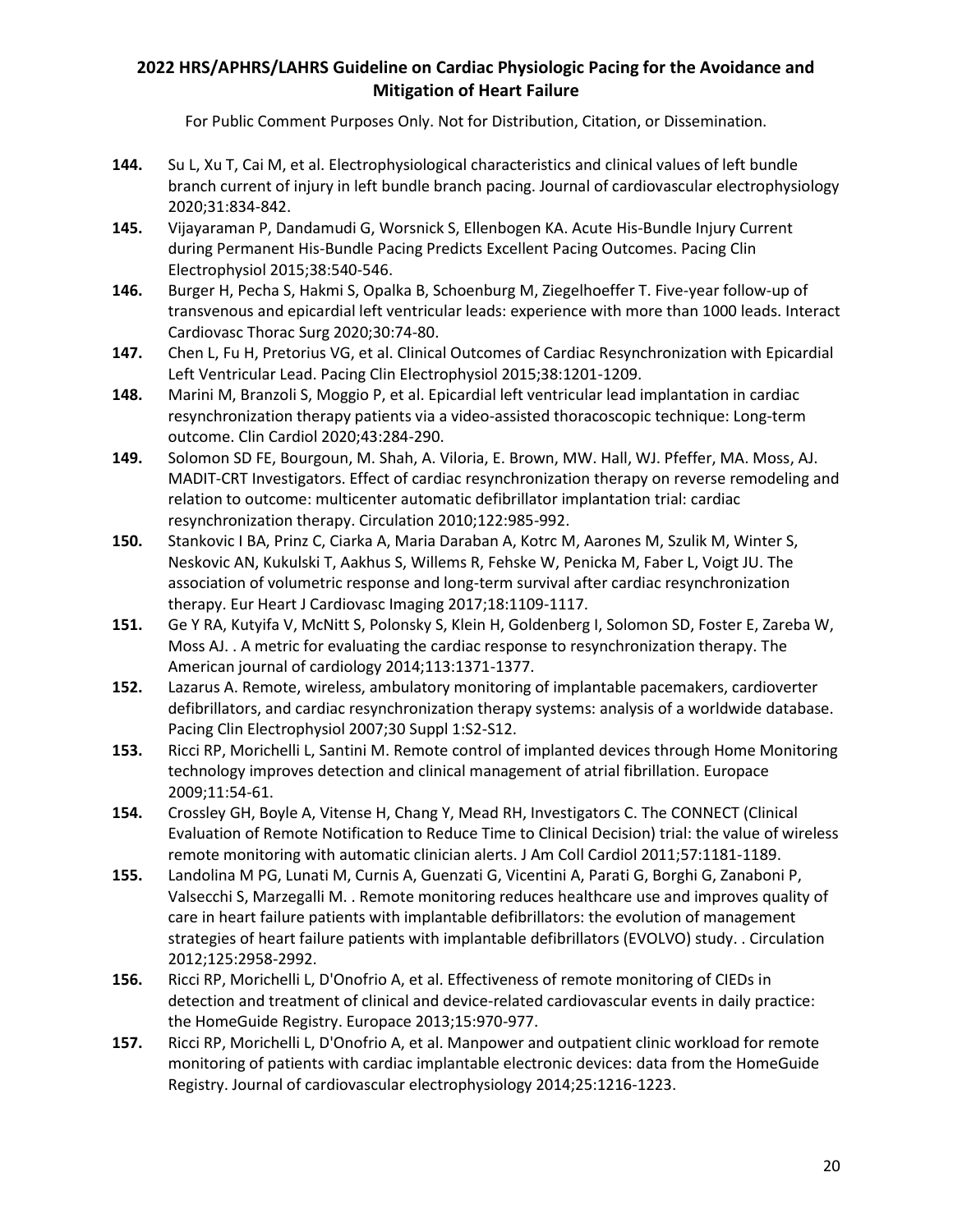- **158.** Mullens W, Kepa J, De Vusser P, et al. Importance of adjunctive heart failure optimization immediately after implantation to improve long-term outcomes with cardiac resynchronization therapy. The American journal of cardiology 2011;108:409-415.
- **159.** Altman RK, Parks KA, Schlett CL, et al. Multidisciplinary care of patients receiving cardiac resynchronization therapy is associated with improved clinical outcomes. Eur Heart J 2012;33:2181-2188.
- **160.** Schmidt S, Hurlimann D, Starck CT, et al. Treatment with higher dosages of heart failure medication is associated with improved outcome following cardiac resynchronization therapy. Eur Heart J 2014;35:1051-1060.
- **161.** Martens P, Verbrugge FH, Nijst P, et al. Feasibility and Association of Neurohumoral Blocker Uptitration After Cardiac Resynchronization Therapy. J Card Fail 2017;23:597-605.
- **162.** Martens P, Verbrugge FH, Nijst P, Dupont M, Mullens W. Changes in Loop Diuretic Dose and Outcome After Cardiac Resynchronization Therapy in Patients With Heart Failure and Reduced Left Ventricular Ejection Fractions. The American journal of cardiology 2017;120:267-273.
- **163.** Gorodeski EZ, Magnelli-Reyes C, Moennich LA, Grimaldi A, Rickard J. Cardiac resynchronization therapy-heart failure (CRT-HF) clinic: A novel model of care. PLoS One 2019;14:e0222610.
- **164.** Halliday BP, Wassall R, Lota AS, et al. Withdrawal of pharmacological treatment for heart failure in patients with recovered dilated cardiomyopathy (TRED-HF): an open-label, pilot, randomised trial. Lancet 2019;393:61-73.
- **165.** Nijst P, Martens P, Dauw J, et al. Withdrawal of Neurohumoral Blockade After Cardiac Resynchronization Therapy. J Am Coll Cardiol 2020;75:1426-1438.
- **166.** van Veldhuisen DJ, Braunschweig F, Conraads V, et al. Intrathoracic impedance monitoring, audible patient alerts, and outcome in patients with heart failure. Circulation 2011;124:1719- 1726.
- **167.** Halawa A, Enezate T, Flaker G. Device monitoring in heart failure management: outcomes based on a systematic review and meta-analysis. Cardiovasc Diagn Ther 2019;9:386-393.
- **168.** Alotaibi S, Hernandez-Montfort J, Ali OE, El-Chilali K, Perez BA. Remote monitoring of implantable cardiac devices in heart failure patients: a systematic review and meta-analysis of randomized controlled trials. Heart Fail Rev 2020;25:469-479.
- **169.** Beer D, Subzposh FA, Colburn S, Naperkowski A, Vijayaraman P. His bundle pacing capture threshold stability during long-term follow-up and correlation with lead slack. Europace 2021;23:757-766.
- **170.** Burri H, Keene D, Whinnett Z, Zanon F, Vijayaraman P. Device Programming for His Bundle Pacing. Circulation Arrhythmia and electrophysiology 2019;12:e006816.
- **171.** Huang W, Chen X, Su L, Wu S, Xia X, Vijayaraman P. A beginner's guide to permanent left bundle branch pacing. Heart Rhythm 2019;16:1791-1796.
- **172.** Lustgarten DL, Sharma PS, Vijayaraman P. Troubleshooting and programming considerations for His bundle pacing. Heart Rhythm 2019;16:654-662.
- **173.** Saini A, Serafini NJ, Campbell S, et al. Novel Method for Assessment of His Bundle Pacing Morphology Using Near Field and Far Field Device Electrograms. Circulation Arrhythmia and electrophysiology 2019;12:e006878.
- **174.** Sato T, Soejima K, Maeda A, et al. Safety of Distal His Bundle Pacing Via the Right Ventricle Backed Up by Adjacent Ventricular Capture. JACC Clin Electrophysiol 2021;7:513-521.
- **175.** Su L, Wu S, Wang S, et al. Pacing parameters and success rates of permanent His-bundle pacing in patients with narrow QRS: a single-centre experience. Europace 2019;21:763-770.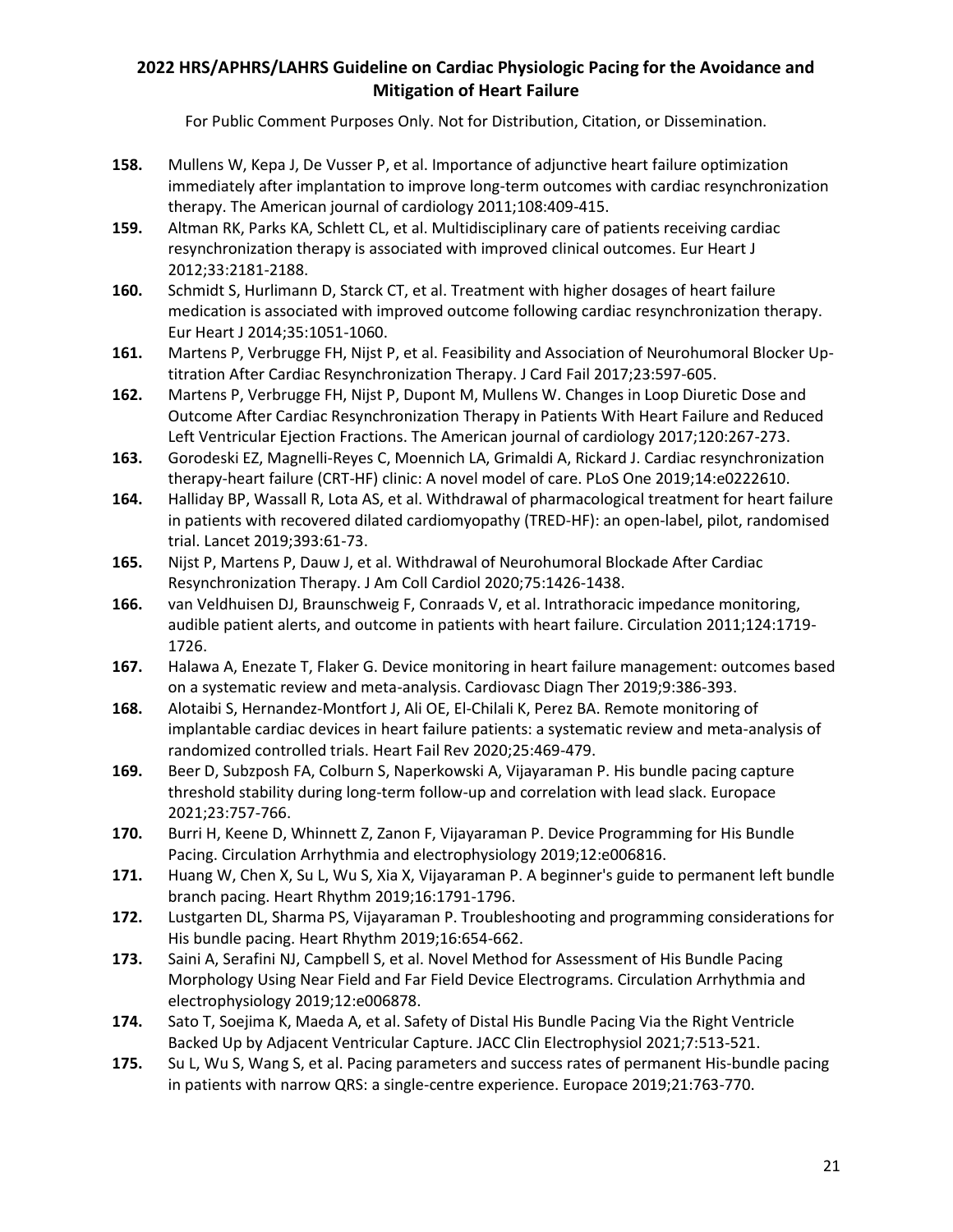- **176.** Teigeler T, Kolominsky J, Vo C, et al. Intermediate-term performance and safety of His-bundle pacing leads: A single-center experience. Heart Rhythm 2021;18:743-749.
- **177.** Vijayaraman P, Dandamudi G, Subzposh FA, et al. Imaging-Based Localization of His Bundle Pacing Electrodes: Results From the Prospective IMAGE-HBP Study. JACC Clin Electrophysiol 2021;7:73-84.
- **178.** Vijayaraman P, Dandamudi G, Zanon F, et al. Permanent His bundle pacing: Recommendations from a Multicenter His Bundle Pacing Collaborative Working Group for standardization of definitions, implant measurements, and follow-up. Heart Rhythm 2018;15:460-468.
- **179.** Cay S, Ozeke O, Ozcan F, Aras D, Topaloglu S. Mid-term clinical and echocardiographic evaluation of super responders with and without pacing: the preliminary results of a prospective, randomized, single-centre study. Europace 2016;18:842-850.
- **180.** Niu HX, Hu YR, Hua W, et al. Plasticity of left ventricular function with cardiac resynchronization therapy. Journal of interventional cardiac electrophysiology : an international journal of arrhythmias and pacing 2020;57:289-294.
- **181.** Manfredi JA, Al-Khatib SM, Shaw LK, et al. Association between left ventricular ejection fraction post-cardiac resynchronization treatment and subsequent implantable cardioverter defibrillator therapy for sustained ventricular tachyarrhythmias. Circulation Arrhythmia and electrophysiology 2013;6:257-264.
- **182.** Ruwald MH, Solomon SD, Foster E, et al. Left ventricular ejection fraction normalization in cardiac resynchronization therapy and risk of ventricular arrhythmias and clinical outcomes: results from the Multicenter Automatic Defibrillator Implantation Trial With Cardiac Resynchronization Therapy (MADIT-CRT) trial. Circulation 2014;130:2278-2286.
- **183.** Zhang Y, Guallar E, Blasco-Colmenares E, et al. Changes in Follow-Up Left Ventricular Ejection Fraction Associated With Outcomes in Primary Prevention Implantable Cardioverter-Defibrillator and Cardiac Resynchronization Therapy Device Recipients. J Am Coll Cardiol 2015;66:524-531.
- **184.** Gold MR, Linde C, Abraham WT, Gardiwal A, Daubert JC. The impact of cardiac resynchronization therapy on the incidence of ventricular arrhythmias in mild heart failure. Heart Rhythm 2011;8:679-684.
- **185.** Mullens W, Grimm RA, Verga T, et al. Insights from a cardiac resynchronization optimization clinic as part of a heart failure disease management program. J Am Coll Cardiol 2009;53:765- 773.
- **186.** Koplan BA, Kaplan AJ, Weiner S, Jones PW, Seth M, Christman SA. Heart failure decompensation and all-cause mortality in relation to percent biventricular pacing in patients with heart failure: is a goal of 100% biventricular pacing necessary? J Am Coll Cardiol 2009;53:355-360.
- **187.** Lakkireddy D, Di Biase L, Ryschon K, et al. Radiofrequency ablation of premature ventricular ectopy improves the efficacy of cardiac resynchronization therapy in nonresponders. J Am Coll Cardiol 2012;60:1531-1539.
- **188.** Li Y, Yan L, Dai Y, et al. Feasibility and efficacy of left bundle branch area pacing in patients indicated for cardiac resynchronization therapy. Europace 2020;22:ii54-ii60.
- **189.** Mair H, Sachweh J, Meuris B, et al. Surgical epicardial left ventricular lead versus coronary sinus lead placement in biventricular pacing. European journal of cardio-thoracic surgery : official journal of the European Association for Cardio-thoracic Surgery 2005;27:235-242.
- **190.** Navia JL, Atik FA, Grimm RA, et al. Minimally invasive left ventricular epicardial lead placement: surgical techniques for heart failure resynchronization therapy. Ann Thorac Surg 2005;79:1536- 1544; discussion 1536-1544.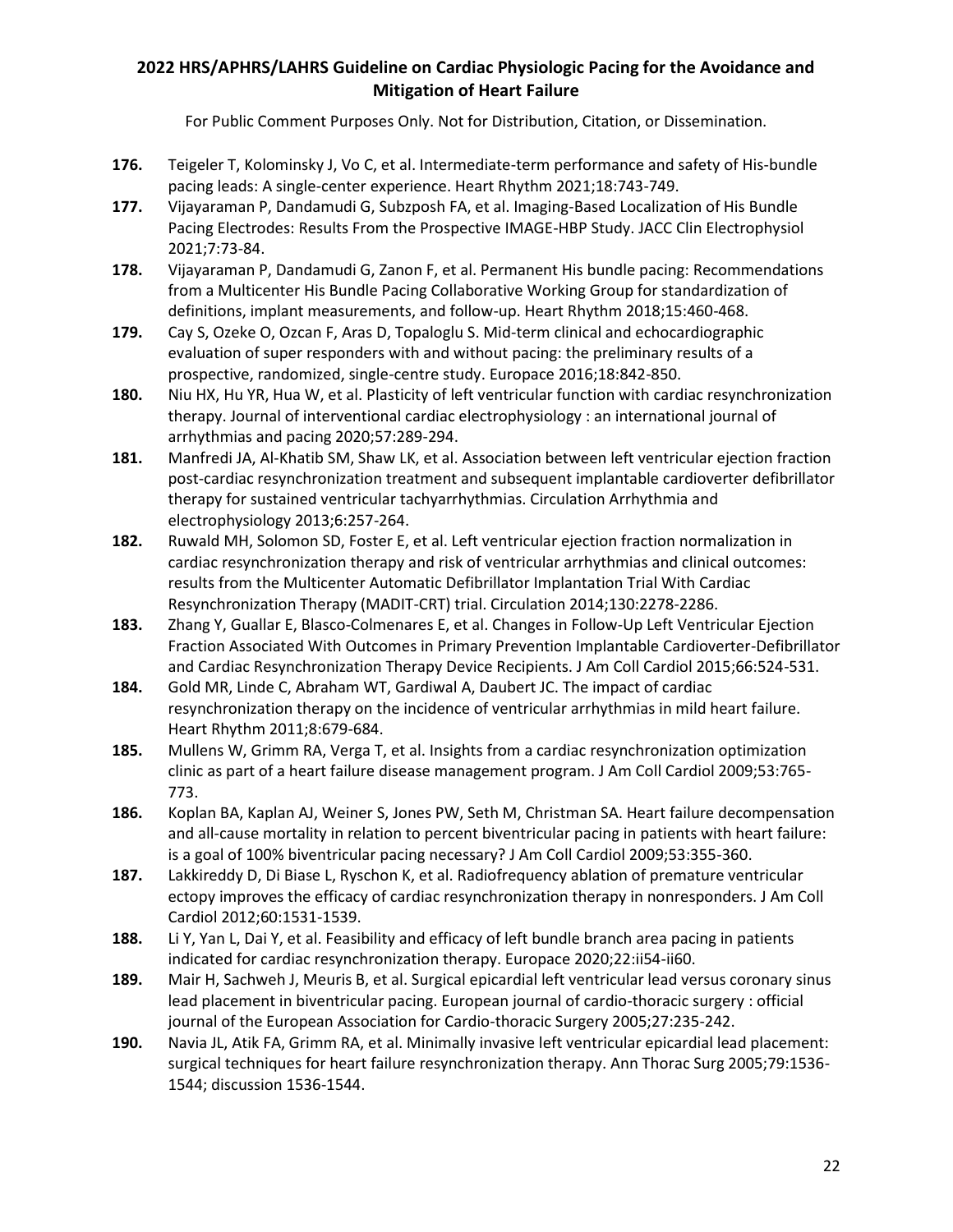- **191.** Cecchin F, Frangini PA, Brown DW, et al. Cardiac resynchronization therapy (and multisite pacing) in pediatrics and congenital heart disease: five years experience in a single institution. Journal of cardiovascular electrophysiology 2009;20:58-65.
- **192.** Chubb H, Rosenthal DN, Almond CS, et al. Impact of Cardiac Resynchronization Therapy on Heart Transplant-Free Survival in Pediatric and Congenital Heart Disease Patients. Circulation Arrhythmia and electrophysiology 2020;13:e007925.
- **193.** Dubin AM, Janousek J, Rhee E, et al. Resynchronization therapy in pediatric and congenital heart disease patients: an international multicenter study. J Am Coll Cardiol 2005;46:2277-2283.
- **194.** Janousek J, Gebauer RA, Abdul-Khaliq H, et al. Cardiac resynchronisation therapy in paediatric and congenital heart disease: differential effects in various anatomical and functional substrates. Heart 2009;95:1165-1171.
- **195.** Kubus P, Rubackova Popelova J, Kovanda J, Sedlacek K, Janousek J. Long-Term Outcome of Patients With Congenital Heart Disease Undergoing Cardiac Resynchronization Therapy. J Am Heart Assoc 2021;10:e018302.
- **196.** Leyva F, Zegard A, Qiu T, et al. Long-term outcomes of cardiac resynchronization therapy in adult congenital heart disease. Pacing Clin Electrophysiol 2019;42:573-580.
- **197.** Moore JP, Cho D, Lin JP, et al. Implantation techniques and outcomes after cardiac resynchronization therapy for congenitally corrected transposition of the great arteries. Heart Rhythm 2018;15:1808-1815.
- **198.** Sakaguchi H, Miyazaki A, Yamada O, et al. Cardiac resynchronization therapy for various systemic ventricular morphologies in patients with congenital heart disease. Circ J 2015;79:649- 655.
- **199.** Yin Y, Dimopoulos K, Shimada E, et al. Early and Late Effects of Cardiac Resynchronization Therapy in Adult Congenital Heart Disease. J Am Heart Assoc 2019;8:e012744.
- **200.** Kharbanda RK, Moore JP, Taverne Y, Bramer WM, Bogers A, de Groot NMS. Cardiac resynchronization therapy for the failing systemic right ventricle: A systematic review. Int J Cardiol 2020;318:74-81.
- **201.** Joyce J, O'Leary ET, Mah DY, Harrild DM, Rhodes J. Cardiac resynchronization therapy improves the ventricular function of patients with Fontan physiology. Am Heart J 2020;230:82-92.
- **202.** O'Leary ET, Gauvreau K, Alexander ME, et al. Dual-Site Ventricular Pacing in Patients With Fontan Physiology and Heart Block: Does it Mitigate the Detrimental Effects of Single-Site Ventricular Pacing? JACC Clin Electrophysiol 2018;4:1289-1297.
- **203.** Dubin AM, Feinstein JA, Reddy VM, Hanley FL, Van Hare GF, Rosenthal DN. Electrical resynchronization: a novel therapy for the failing right ventricle. Circulation 2003;107:2287- 2289.
- **204.** Janousek J, Kovanda J, Lozek M, et al. Cardiac Resynchronization Therapy for Treatment of Chronic Subpulmonary Right Ventricular Dysfunction in Congenital Heart Disease. Circulation Arrhythmia and electrophysiology 2019;12:e007157.
- **205.** Mah DY, O'Leary ET, Harrild DM, et al. Resynchronizing Right and Left Ventricles With Right Bundle Branch Block in the Congenital Heart Disease Population. JACC Clin Electrophysiol 2020;6:1762-1772.
- **206.** Vojtovic P, Kucera F, Kubus P, et al. Acute right ventricular resynchronization improves haemodynamics in children after surgical repair of tetralogy of Fallot. Europace 2018;20:323- 328.